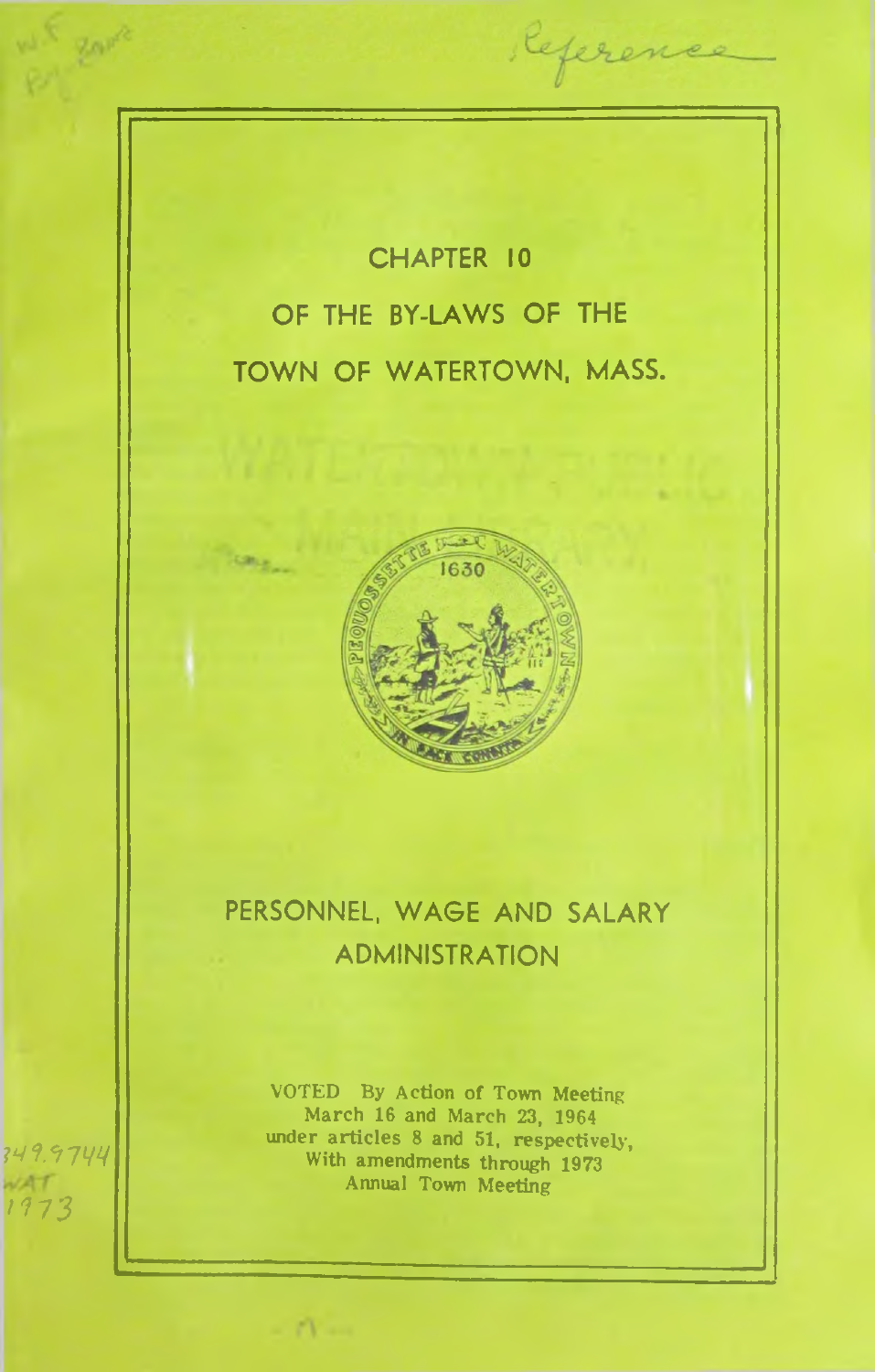## CHAPTER 10

## PERSONNEL, WAGE AND SALARY ADMINISTRATION

## SECTION 1. AUTHORIZATION

Pursuant to the authority contained in Sections 108A and 108C of Chapter 41 of the General Laws there shall be established plans, which may be amended from time to time by vote of the Town at an Annual Town Meeting; (a) classifying positions in the service of the Town other than those filled by popular election, those under the jurisdiction of the School Committee, those for which incumbents render contractual services which are not provided during regularly established working hours and those which are essentially seasonal with respect to the duties which the incumbents perform and which do not appear in Schedule  $A$  of Section 7 following, into groups and classes doing substantially sim ilar work or having substantially equal responsibilities; (b) authorizing a compensation plan for positions in the classification plan: (c) providing for the administration of said classification and compensation plans and;  $(d)$  establishing certain working conditions and fringe benefits for employees occupying positions in the classification plan.

Paragraphs 2 and 3 (Welfare Compensation Plan) deleted, (Art. *62,* M arch 22, 1971)

#### SECTION 2. DEFINITIONS

As used in this by-law, the following words and phrases shall have the following meanings unless a different construction is clearly required by the context or by the laws of the Commonwealth:

"Administrative Authority," the elected or appointed official or board, having jurisdiction over a function or activity;

"Board," the Personnel Board as defined in Section 3;

"Class," a group of positions in the Town service sufficiently similar in respect to duties and responsibilities so that the same descriptive title may be used to designate each position allocated to the class, that the same qualifications shall be required of the incumbents, that the same tests of fitness may be used to choose qualified employees and that the same scale of compensation can be made to apply with equity;

"C lassification Plan," class titles appearing in Schedule A of Section 7 of this by-law plus class specifications which are on file with the Personnel Board and which are hereby incorporated by reference;

"Compensation Grade," a range of salary or wage rates appearing in Schedules B, C, D or E of Section  $7$ ;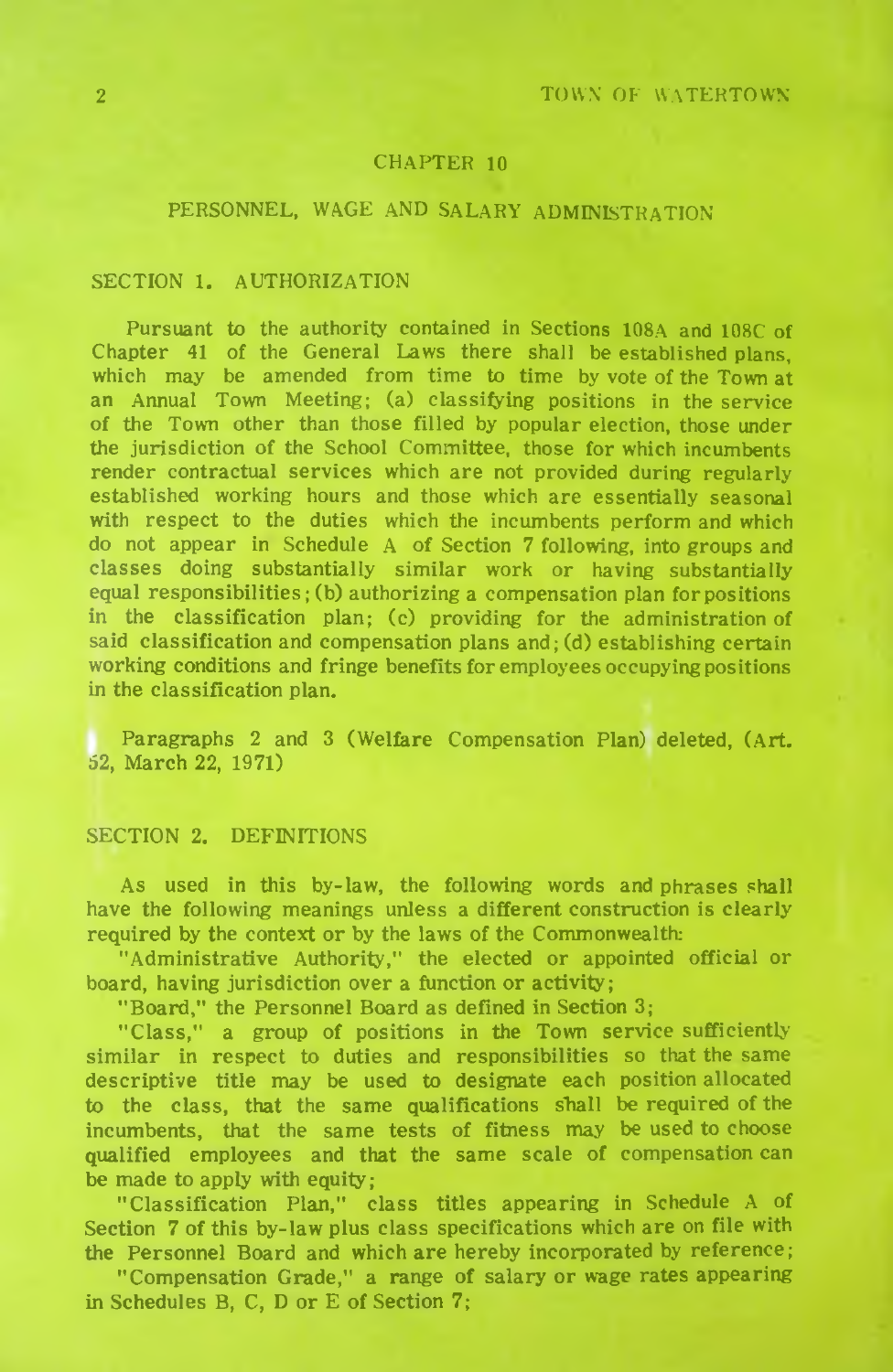"Compensation Plan," Schedules B, C, D and E in Section 7;

"Continuous Employment," employment (either full-time or parttime) requiring a predetermined minimum work week and uninterrupted except for required military service and for authorized vacation or other leave of absence;

"Department," any department, board committee commission or other agency of the Town subject to this by-law;

"Employee," an employee of the Town occupying a position in the classification plan;

"Full-time Employee," an employee retained in full-time employment;

"Full-time Employment," employment for not less than 7,5 hours per diem for five days a week for fifty-two weeks per annum, minus legal holidays and authorized vacation leave, sick leave and other leave of absence;

"Group," or "Occupational Group," a group of classes designated by occupation as appearing in Schedule A of Section 7;

"Increment," the dollar difference between step rates;

"Maximum Rate," the highest rate in a range which an employee normally is entitled to attain;

"Minimum Rate," the rate in a range which is normally the hiring rate of a new employee:

"Permanent Employee," an employee retained in continuous enployment in a permanent position;

"Permanent Position," a full-time or part-time position in the Town service which has required or which is likely to require the services of an incumbent in continuous employment for a period of fifty-two calendar weeks;

" Personal Rate," a rate above the maximum rate applicable only to a designated employee;

"Position," an office or post of employment in the Town service with duties and responsibilities calling for the full-time, part-time or seasonal employment of one person in the performance and exercise thereof;

"Promotion," a change from a position of lower class and compensation grade to a position with greater responsibilities in a higher class and compensation grade;

"Range," the dollar difference between minimum and maximum rates;

"Rate," a sum of money designated as compensation for personal services on an hourly, daily, weekly, monthly, annual or other basis;

"Regular Employee," an employee who has worked thirty weeks in the aggregate during the twelve consecutive months ending May 31st of any calendar year;

"Step Rate," a rate in a range of a compensation grade;

" Part-time Employee," a person employed ina permanent status to a position in the several departments whose period of employment is less than the regular hours of work for the department to which he has been employed.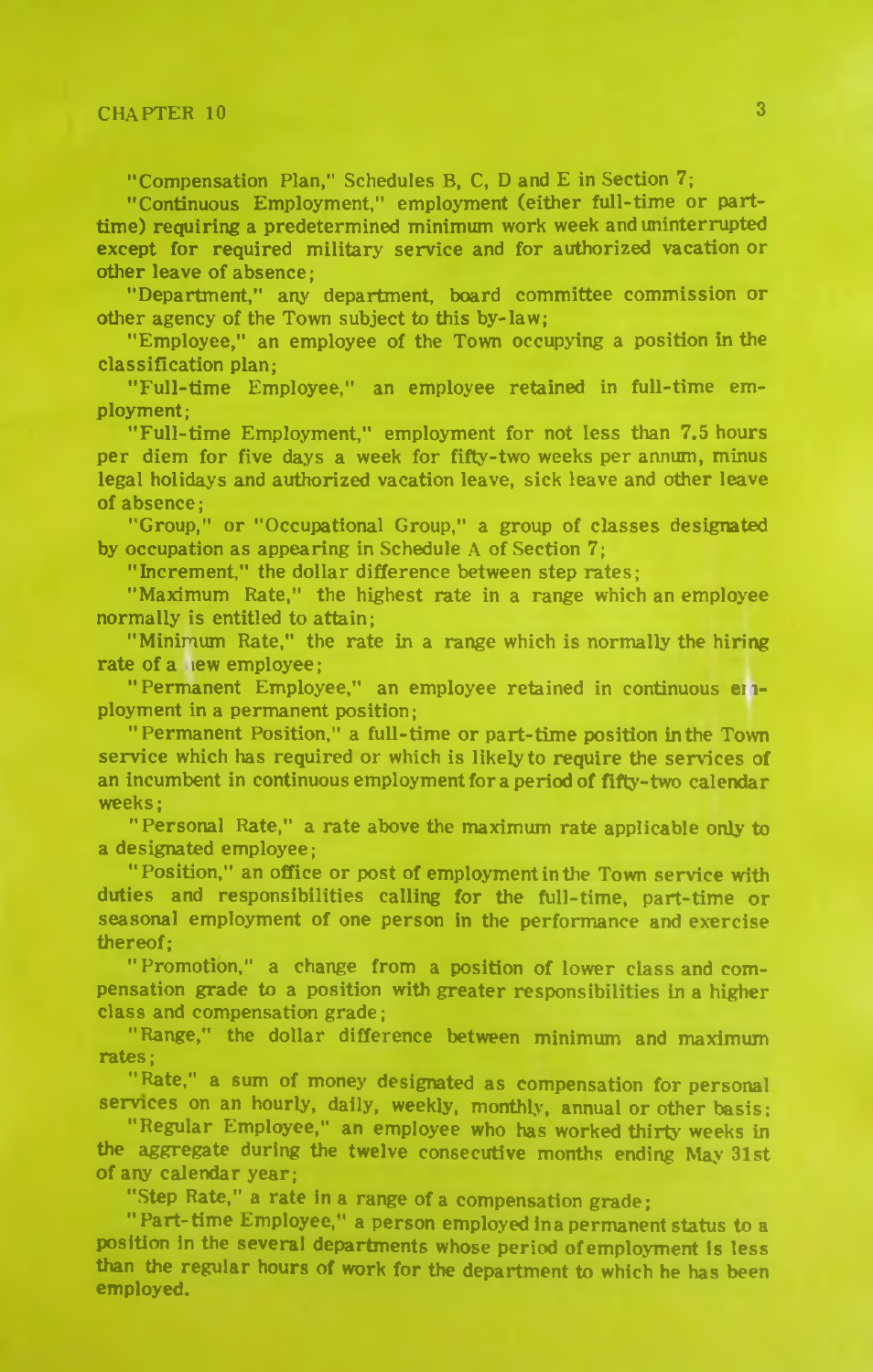"Part-time Employment," employment on a regular basis with scheduled hours less than the regular scheduled hours of work for the department.

"Seasonal Employment," appointment to the employee force for a fixed period of time, and which appointment shall terminate at the conclusion of such period of time.

"Temporary Employee," an employee who is appointed to the employee force for regular, full-time employment pending certification to permanent status, or to a permanent position in probationary or acting status, pending certification to permanent status.

"Temporary Position," a position in the Town service which requires or is likely to require the services of one incumbent for a period less than fifty-two calendar weeks in continuous employment:

"Town," the Town of Watertown.

## SECTION 3. PERSONNEL BOARD

(a) There shall be a Personnel Board consisting of five members, responsible for the administration of the classification and compensation plans. One member shall be a member of the Finance Committee, and four shall be citizens at large of the town. Appointments to the Personnel Board shall be made by the Moderator.

(Amended March 29, 1969, Art. 15)

 $(b)$  In making these appointments the Moderator shall give consideration to the personal qualifications of those citizens who will best meet the responsibility of the Board to represent both Town employees and taxpayers. If possible, the make-up of the Board shall consist of members professionally qualified who are familiar with the principles and experienced in the methods and practices of labor relations and personnel administration.

(c) The terms of office of members of the Board shall be as follows: The Member of the Finance Committee shall serve for a term of one year. One citizen for a term of one year, and one citizen shall be appointed for a term of two years, and two citizens shall be appointed for terms of three years. Upon expiration of the first terms of said citizen members, their successors shall be appointed for terms of three years.

(Am ended March 22, 1971, A rt. 51)

(d) The Board shall administer the plans and shall establish such procedures as it deems necessary for the proper administration thereof.

(e) Forthwith after its appointment and annually, the Board shall meet and organize by electing a chairman and appointing a secretary who shall be a member of the Board. A majority of the Board shall constitute a quorum for the transaction of business. A majority of the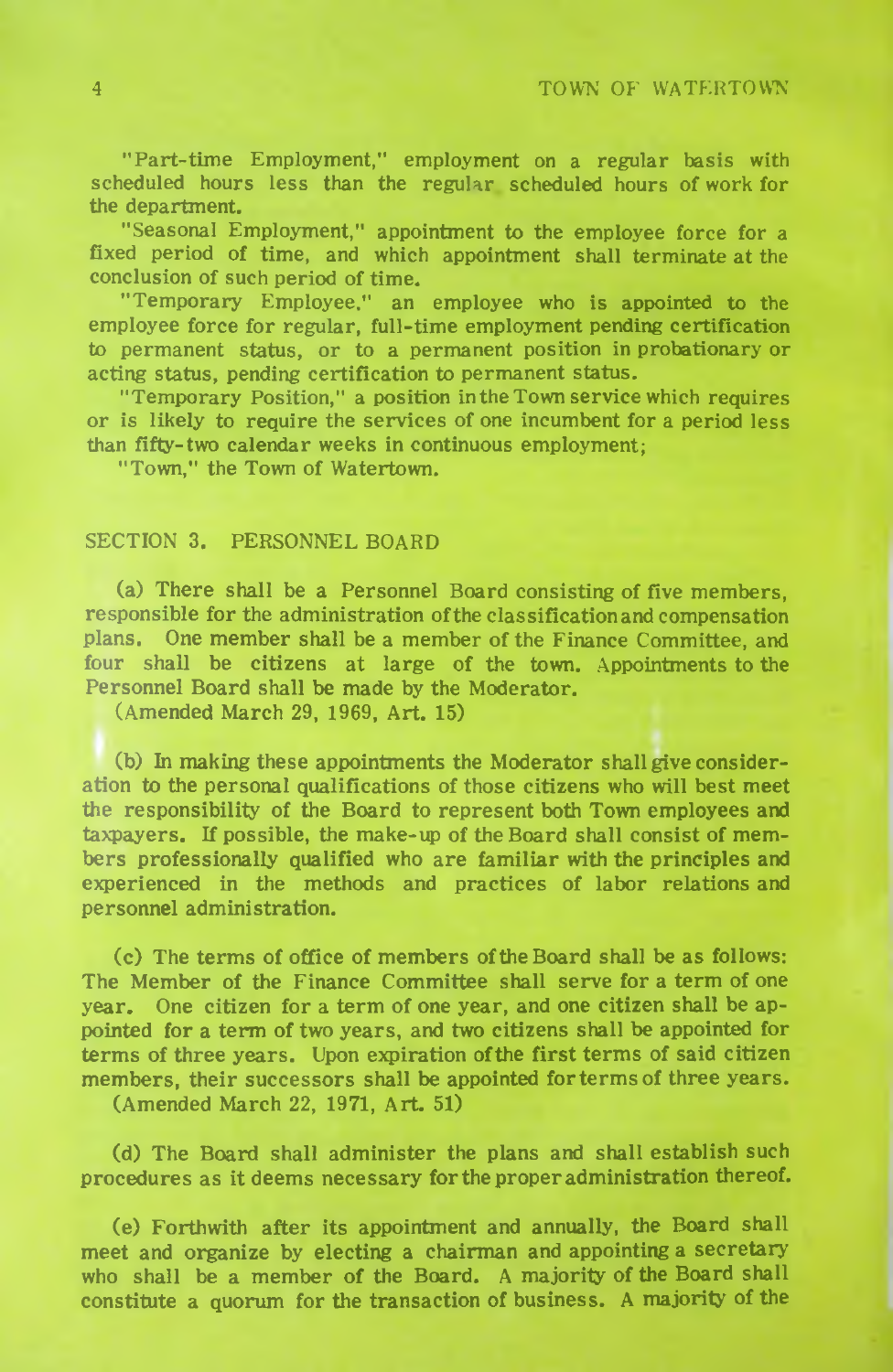shall determine the action the board must take in all matters which it is authorized or required to pass under this by-law.

(f) The Board may employ assistance and incur expenses as it deems necessary subject to the appropriation of funds therefor. It shall appoint a clerk.

(Amended March 18, 1969, Art. 16)

(g) The clerk of the Board shall maintain adequate personnel records of all employees occupying positions subject to the classification and compensation plans.

(h) The Board from time to time, of its own motion, shall investigate the work features and rates of salaries or wages of any or all positions subject to the provisions of this by-law. Such reviews shall be made at such intervals as the Board deems necessary and, to the extent which the Board considers practicable, shall include all occupational groups in the classification plan.

(i) The Board shall maintain written job descriptions or specifications of the classes in the classification plan, each consisting of a statement describing the essential nature of the work and the characteristics that distil guish the class from other classes. The description for any class shall be construed solely as a means of identification and not us prescribing what the duties or responsibilities of any position shall be, or as modifying, or in any way affecting, the power of any administrative authority, as otherwise existing, to appoint, to assign duties to, or to direct and control the work of any employee under the jurisdiction of such authority.

(j) Upon recommendation of a department head, supported by evidence in writing of special reasons and exceptional circumstances satisfactory to the Board, the Board may authorize an entrance rate higher than the minimum rate for a position, and/or such other variance in the compensation plan as it may deem necessary for the proper functioning of the services of the Town. No variance shall become effective unless, or until, the necessary funds have been appropriated therefor.

Initial employment in the library service in any of the professional positions or classifications included in Section 7 may be at rates above the minimum rate shown, when, in the judgment of the Trustees of the Free Public Library prior experience and training justifies such rate, and the authorization of the Board in such cases shall not be required.

(k) The Board shall make an annual report in writing to the Board of Selectmen and the Finance Committee not later than the fourth Monday prior to the first business meeting of the Annual Town Meeting.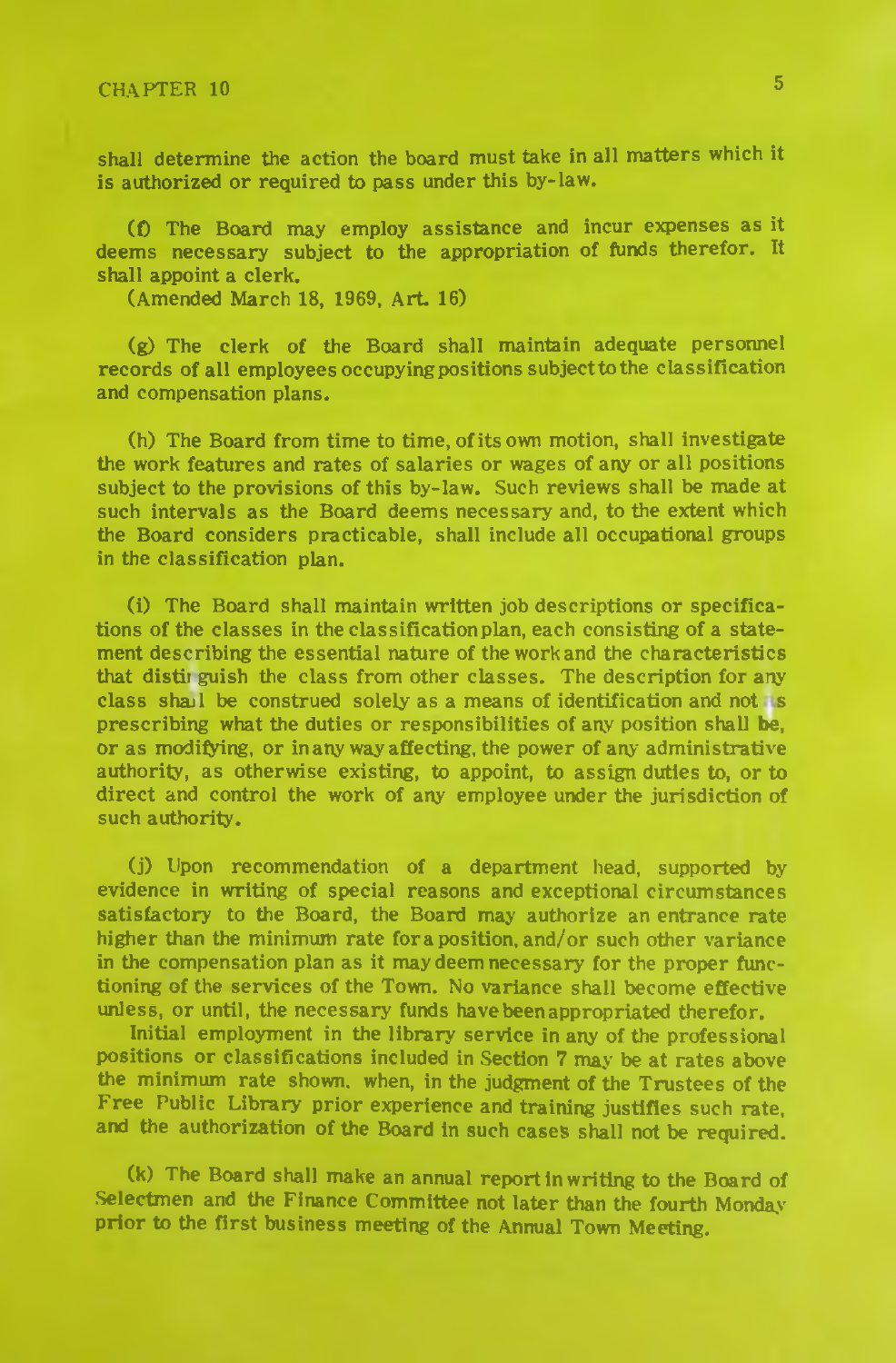## SECTION 4. CLASSIFICATION PLAN

(a) All positions in the service of the Town except those excluded by Section 1 are hereby classified by titles appearing in Schedule A of Section 7 which is made a part hereof. These classes of positions shall constitute the classification plan for paid Town services.

(b) The title of each class, as established by the classification plan. shall be the official title of every position allocated to the class and the official title of each incumbent of a position so allocated, and shall be used to the exclusion of all others on payrolls, budget estimates and other official records and reports pertaining to the position.

(c) The title of a position which is held by an employee with a dual or a multiple Civil Service rating shall be that recommended by the employee's department head, or by the administrative authority having jurisdiction over the organization unit to which the employee is assigned.

(d) Whenever a new position is established, or the duties of an existing position are so changed that in effect a new position is created, upon presentation of substantiating data satisfactory to the Personnel Board, the Board shall allocate such new or changed position to its appropriate class.

(e) No position may be reclassified until the Personnel Board shall 1 ave determ ined such reclassification to be consistent with the classification plan.

### SECTION 5. COMPENSATION PLAN

(a) The compensation plan shall consist of Schedules B, C, D and  $E$ of Section 7 which provide minimum and maximum salaries or wages for certain of the classes in the classification plan. The salary range of a class shall be the salary range of all positions allocated to the class.

(b) Each employee shall continue to be paid on the same basis as in effect at the time of adoption of this by-law unless otherwise provided in the compensation plan.

(c) No administrative authority shall fix the salary of any employee in a position in the classification plan except in accordance with the compensation plan.

(d) No person shall be paid as an employee in any position subject to the provisions in the classification plan under any title other than those appearing in Schedule  $A$  of Section  $7.$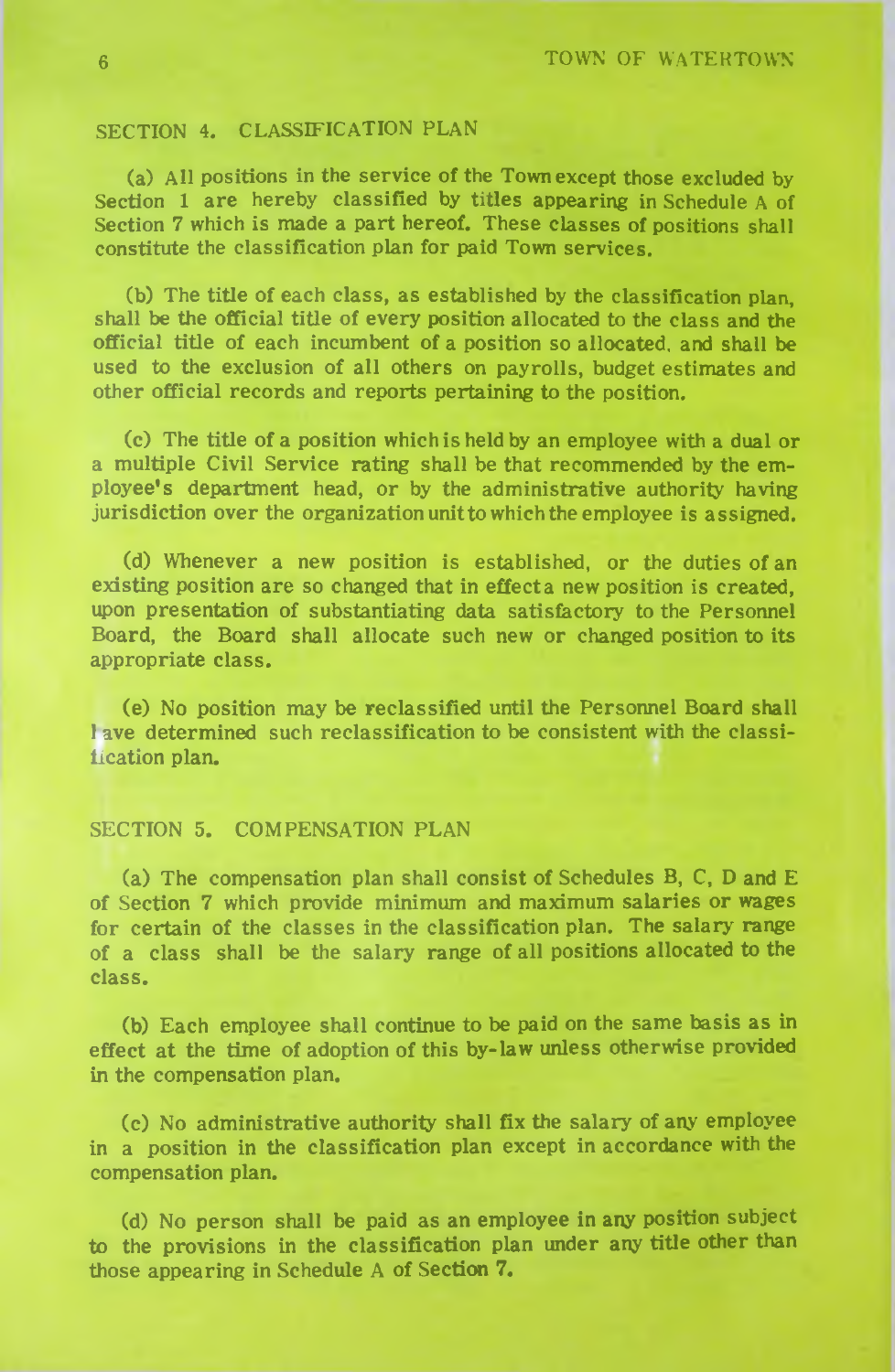(e) An employee in continuous employment in a class appearing on Schedules B, C, D or certain grades of Schedule E of Section 7 shall receive the increment between his present rate and the next higher step rate as follows:

- (1) Beginning with the pay period following completion of twelve months service at the minimum or other rate if a rate other than the minimum is authorized as his hiring rate.
- (2) Thereafter twelve months from the date of his previous increase until he attains the maximum rate of the range of the compensation grade to which his class is assigned.

(f) An employee receiving a promotion to a vacant position or to a new position as defined in Section 4(c) shall, upon assignment resulting from such promotion, receive the rate in the compensation grade of the vacant or new position next above his existing rate. If the resulting adjustment does not equal \$100.00 for a position class assigned to Schedule B or \$.05 for a position class assigned to Schedule D, the adjustment shall be to the second rate above the existing rate but within the compensation grade of the vacant or new position.

(g) The employee receiving a promotion and adjustment in rate pursuan to the provisions of the preceding sub-section shall receive the next increment of his compensation grade following completion of twelve months at the rate resulting from the promotion.

(h) The employee who is transferred to a similarly rated or to a lower rated position for the convenience of the Town shall enter the new position at his rate in the position from which he is transferred.

(i) Each administrative authority shall include in its estimates, required by the provisions of Section 59 of Chapter 41 of the General Laws, a pay adjustment section setting forth in detail the amounts which will be required for anticipated pay adjustments during the ensuing year and shall furnish a copy thereof to the Board.

#### SECTION 6. AMENDMENT OF THE PLANS

(a) The classification plan and/or the compensation plan and/or other provisions of this by-law may be amended by vote of the Town at an Annual Town Meeting in the same manner as other by-laws of the Town may be amended. However, no amendment shall be considered or voted on by Town Meeting unless the proposed amendment has first been considered by the Board and the Finance Committee.

(b) The recommendation of the Personnel Board as to a proposed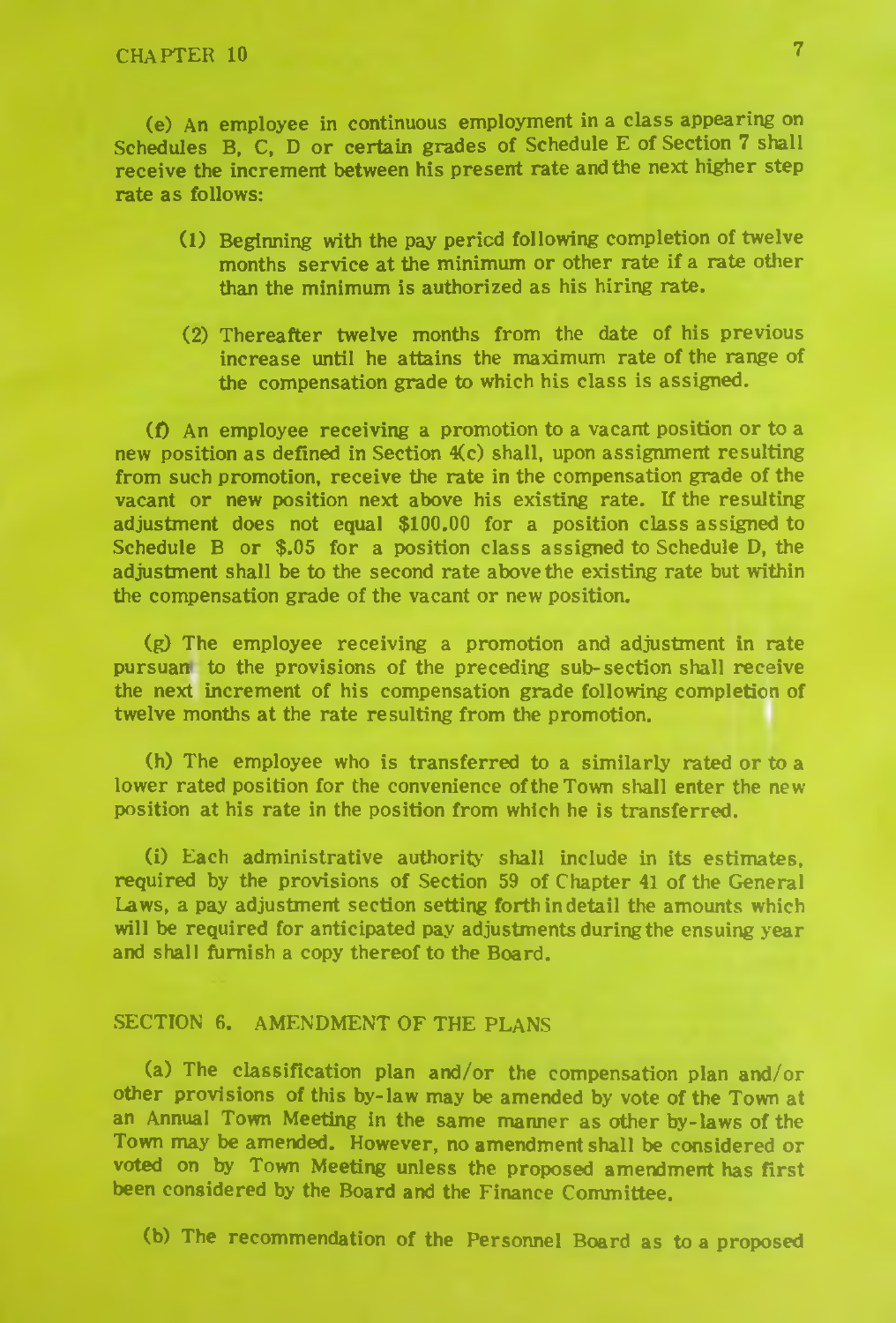amendment to Chapter 10 shall be made to the Town Meeting before a vote is taken thereon. A proposed amendment must be submitted to a Town Meeting substantially as presented to and as heard by the Personnel Board.

(c) Similarly the Finance Committee shall report to Town Meeting as a part of its estimates of Town expenditures the impact of a proposed amendment which is approved by the Personnel Board together with such recommendation or recommendations as the Finance Committee deems expedient.

(d) The Board, of its own motion, may propose an amendment to the plans or other provisions of this by-law based on its findings resulting from its investigations as provided in Section 3(h).

## SECTION 7. POSITION CLASSES: SALARY, WAGE AND MISCELLANEOUS COMPENSATION SCHEDULES

The following schedules, together with class specifications previously incorporated by reference, constitute the classificationand compensation plans of the Town as defined in Section  $2$ :

|  | SCHEDULE A - Classification of Positions by Occupational Groups |
|--|-----------------------------------------------------------------|
|  | and Assignment to Compensation Grades                           |
|  | SCHEDULE B - General Annual Salary Schedule                     |
|  | CHEDULE C - Police - Fire Annual Salary Schedule                |
|  | SCHEDULE D - Hourly Wage Schedule                               |
|  | SCHEDULE E - Miscellaneous Salary Schedule                      |

#### SCHEDULE A

CLASSIFICATION OF POSITIONS BY OCCUPATIONAL GROUPS AND ASSIGNMENT OF CLASSES TO COMPENSATION GRADES

|                                        | <b>Compensation Grade</b> |
|----------------------------------------|---------------------------|
| Class Title                            | or Schedule               |
| Administrative and Clerical Group      |                           |
| <b>Assistant Election Commissioner</b> | $S-4$                     |
| <b>Assistant Town Clerk</b>            | $S-12$                    |
| Clerk to Board of Assessors            | $S-8$                     |
| Confidential Secretary to Selectmen    | $S-8$                     |
| Engineering Aid, Grade 1               | $S-6$                     |
| Engineering Aid, Grade 2               | $S-10$                    |
| Head Account Clerk                     | $S-8$                     |
| <b>Head Clerk</b>                      | $S-8$                     |
| Junior Clerk                           | $S-1$                     |
| Junior Clerk-Stenographer              | $S-1$                     |
| Junior Clerk-Typist                    | $S-1$                     |
| Principal Account Clerk                | $S-6$                     |
|                                        |                           |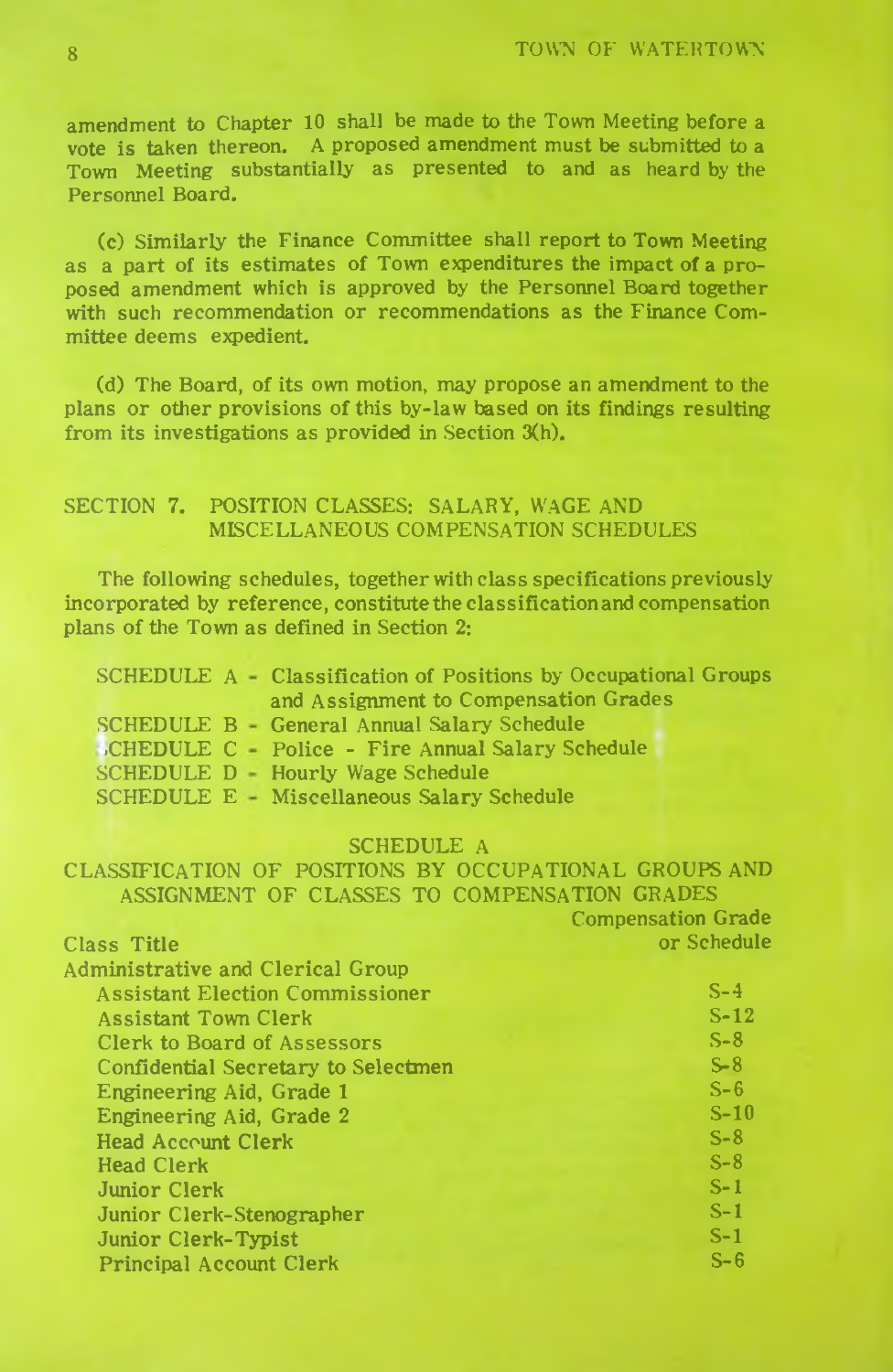|                                                   | Compensation Grade |
|---------------------------------------------------|--------------------|
| Class Title                                       | or Schedule        |
| <b>Principal Clerk</b>                            | $S-4$              |
| Principal Clerk-Stenographer                      | $S-4$              |
| Principal Clerk-Typist                            | $S-4$              |
| Senior Clerk                                      | $S-2$              |
| Senior Clerk-Stenographer                         | $S-2$              |
| Senior Clerk-Typist                               | $S-2$              |
| Senior Clerk-Typist, Billing Machine Operator     | $S-3$              |
| Telephone Operator                                | $S-3$              |
| Water Registrar                                   | $S - 7$            |
| Clerk, Retirement Board                           | $S - 7$            |
| Custodian Group                                   |                    |
| Junior Building Custodian                         | $S-7$              |
| Senior Building Custodian                         | $S-10$             |
| <b>Inspection Group</b>                           |                    |
| <b>Health Inspector</b>                           | $S-10$             |
| <b>Inspector of Buildings</b>                     | $S-15$             |
| Inspector of Plumbing and Gas Fitting             | $S-17$             |
| Sanitarian                                        | $S-12$             |
| Sealer of Weights and Measures                    | $S-13$             |
| Library Group                                     |                    |
| Library Assistant 1                               | $L-1$              |
| Library Assistant 2                               | $L-2$              |
| Libr. ry Assistant 3                              | $L-3$              |
| Pre-Professional 1                                | $L-1$              |
| Pre-Professional 2                                | $L-5$              |
| Librarian 1                                       | $L-6$              |
| Librarian 2                                       | $L-7$              |
| Librarian 3                                       | $L-8$              |
| <b>Assistant Library Director</b>                 | $L-9$              |
| Professional Group                                |                    |
| Civil Engineer, Grade 4                           | $S-19$             |
| Hygienist                                         | $X-1$              |
| Junior Civil Engineer, Grade 3 (Construction) (a) | $S-15$             |
| Limited to Engineering Dept. employee with civil  |                    |
| service rating of Jr. Civil Engineer, Grade 3 as  |                    |
| of January 1, 1966                                |                    |
| Junior Civil Engineer, Grade 3                    | $S-14$             |
| <b>Public Health Nurse</b>                        | $S-9$              |
| Social Worker-Investigator, Veterans Services     | $S-8$              |
| <b>Mechanical and Construction Group</b>          |                    |
| <b>Assistant Superintendent, Water Section</b>    |                    |
| Assistant Superintendent, Wire Section            | $S - 14$           |
|                                                   | $S-16$             |
| Building Maintenance Craftsman                    | $S-11$             |
| Cemetery Superintendent                           | $S-14$             |
| <b>Forestry Foreman</b>                           | $S-11$             |
| <b>Highway Foreman</b>                            | $S-12$             |
| Lineman, Wire Section                             | $S-11$             |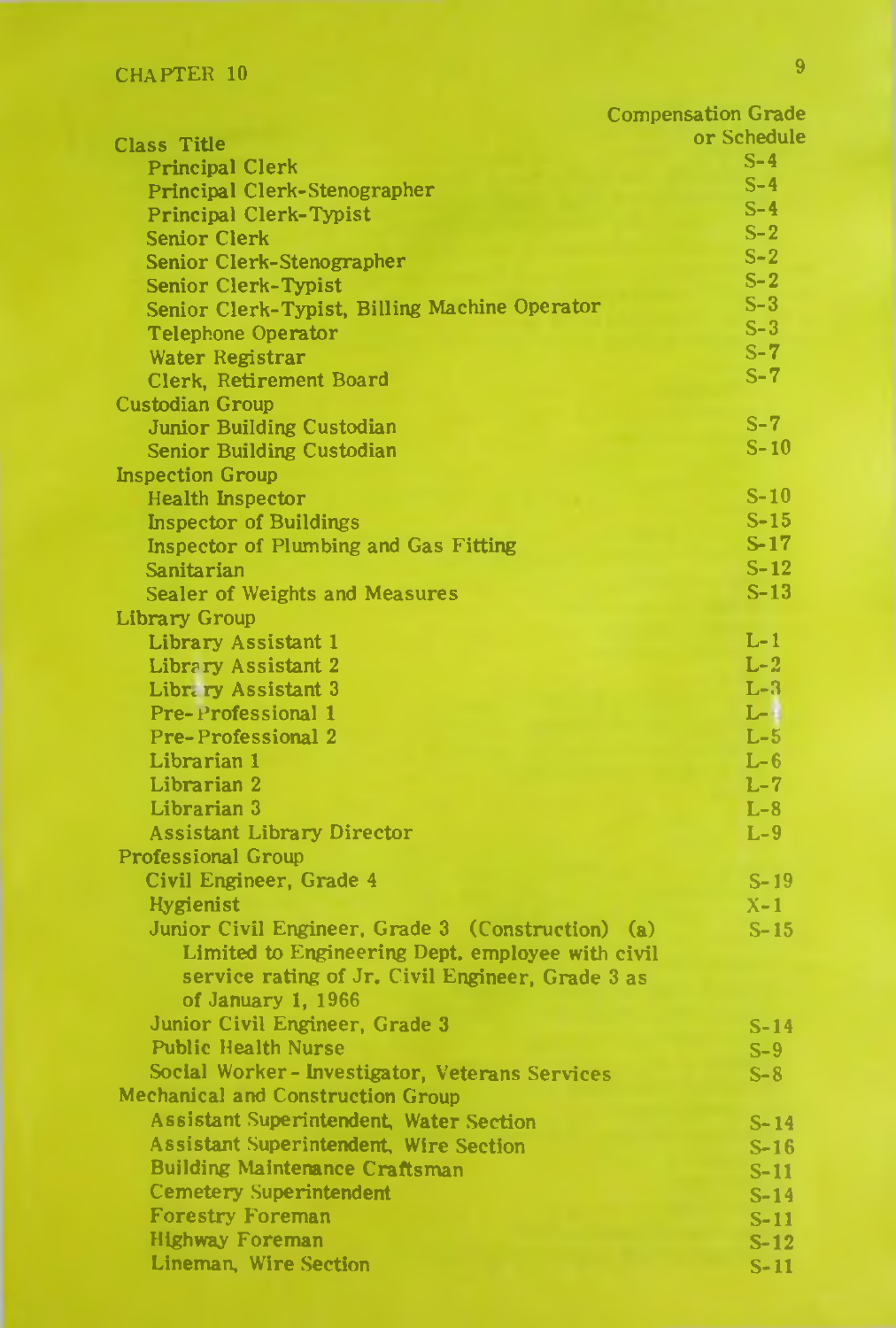|                                               | <b>Compensation Grade</b> |
|-----------------------------------------------|---------------------------|
| Class Title                                   | or Schedule               |
| Electrician, Lineman, Wire Section            | $S-13$                    |
| Electrician, Foreman, Wire Section            | $S-14$                    |
| Motor Equipment Maintenance Foreman           | $S-12$                    |
| Supervisor of Foreman                         | $S-15$                    |
| <b>Time Keeper</b>                            | $S-11$                    |
| <b>Water Construction Foreman</b>             | $S-11$                    |
| Water Meter Inspector                         | $S-7$                     |
| Parking Meter Collector and Maintenance Man   | $S - 7$                   |
| Labor Group                                   |                           |
| Blacksmith                                    | $W - 6$                   |
| Carpenter                                     | $W - 8$                   |
| <b>Cement Finisher</b>                        | $W - 8$                   |
| <b>Construction Handyman</b>                  | $W-4$                     |
| Crane Operator                                | $W - 7$                   |
| Garageman                                     | $W - 6$                   |
| <b>Grader Operator</b>                        | $W - 7$                   |
| Incinerator Maintenance Repairman             | $W - 7$                   |
| Laborer (Rubbish)                             | $W - 2$                   |
| Laborer (Semi-Skilled)                        | $W-2$                     |
| Laborer (Skilled)                             | $W-3$                     |
| Laborer (Unskilled)                           | $W-1$                     |
| Mason                                         | $W - 7$                   |
| Motor Equipment Operator, Grade 1             | $W-3$                     |
| Motor Equipment Operator, Grade 2             | $W-4$                     |
| Motor Equipment Operator, Grade 3             | $W-5$                     |
| Motor Equipment Repairman                     | $W-9$                     |
| Painter                                       | $W-4$                     |
| Shovel Operator                               | $W-10$                    |
| Sign Painter                                  | $W - 6$                   |
| <b>Stoker</b>                                 | $W-4$                     |
| Storekeeper                                   | $W-9$                     |
| Tin Knocker - Spray Painter                   | $W - 6$                   |
| <b>Tree Climber</b>                           | $W-5$                     |
| <b>Tree Surgeon</b>                           | $W-5$                     |
| Water Meter Tester and Repairer               | $W - 6$                   |
| Water System Maintenance Craftsman            | $W - 6$                   |
| Weigh Clerk                                   | $W - 6$                   |
| Welder                                        | $W - 8$                   |
|                                               | $W-11$                    |
| <b>Working Foreman</b>                        |                           |
| Public Safety Group                           |                           |
| Ambulance Driver, Motor Equipment Utility Man | $F-1$                     |
| Deputy Fire Chief                             | $F-4$                     |
| Fire Captain                                  | $F-3$                     |
| Fire Fighter                                  | $F-1$                     |
| Fire Alarm Signal Operator                    | $X - 2$                   |
| Firefighter/Fire Alarm Signal Operator        | $F-1$ & X-2               |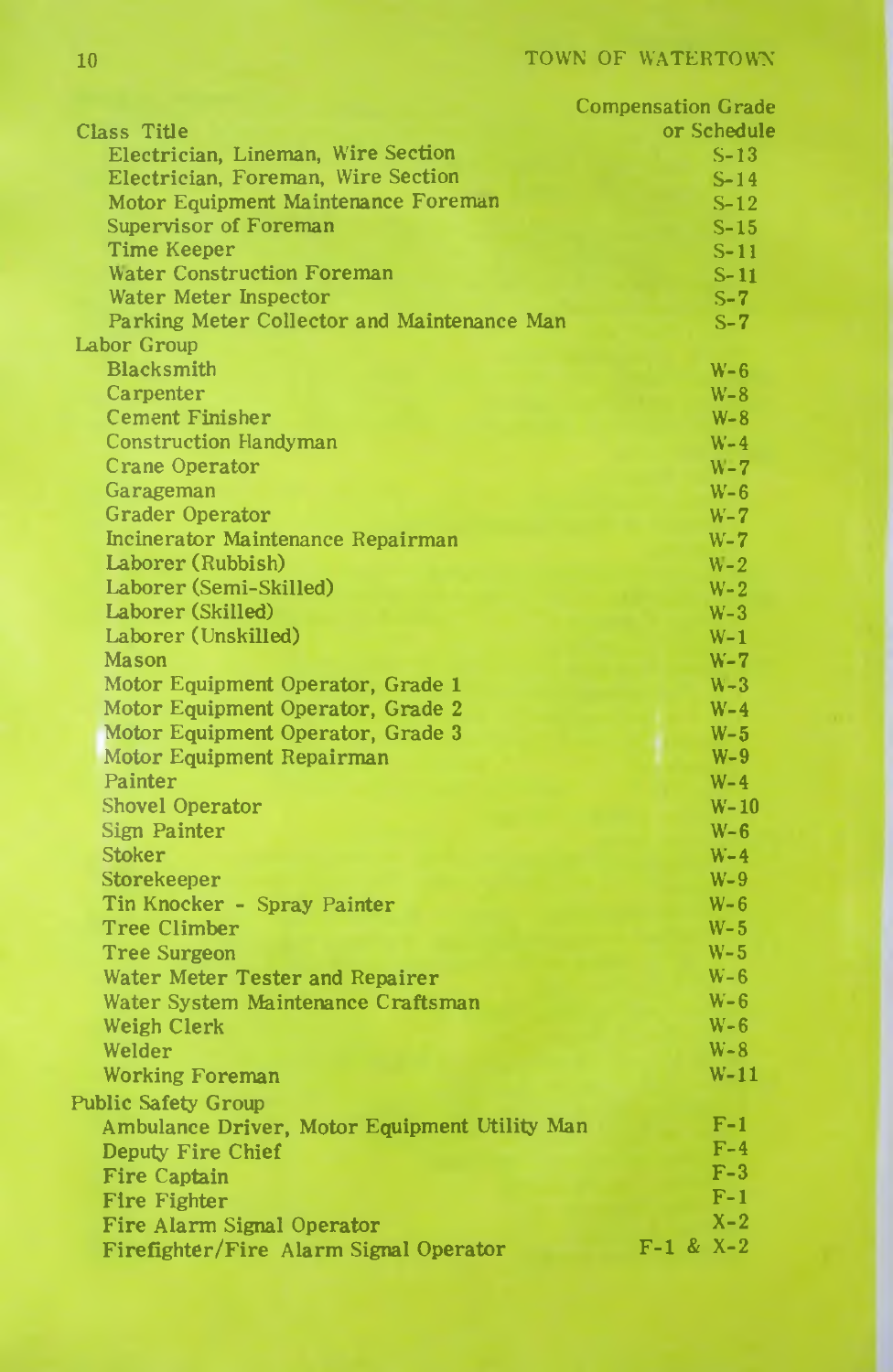| Compensation Grade                                            |             |
|---------------------------------------------------------------|-------------|
| Class Title                                                   | or Schedule |
| <b>Fire Lieutenant</b>                                        | $F-2$       |
| Head Clerk (Fire Dept.)                                       | $X - 2$     |
| Limited to position on January 1, 1966 of Head                |             |
| Clerk Position in the Police Department with                  |             |
| rating of Stenographer-Clerk and of the clerical              |             |
| positions in the Fire Department with rating of               |             |
| <b>Head Clerk</b>                                             |             |
| Mechanician Fire Department                                   | $F-3$       |
| Patrolman                                                     | $P-1$       |
| Patrolman/Dog Officer                                         | $P-1-D$     |
| Police Captain                                                | $P-4$       |
| <b>Police Lieutenant</b>                                      | $P-3$       |
| <b>Police Sergeant</b>                                        | $P - 2$     |
| Stenographer - Clerk (Male) (Police)                          | $P-1$       |
| Limited to present incumbent (Art. 47, March 16, 1970)        |             |
| <b>Supervisory Group</b>                                      |             |
| Administrative Assistant to the Selectmen                     | $X-3$       |
| <b>Executive Secretary to Board of Election Commissioners</b> | $S-14$      |
| Fire Chief                                                    | $F-5$       |
| Health Officer and Agent                                      | $S-16$      |
| <b>Library Director</b>                                       | $L-10$      |
| <b>Police Chief</b>                                           | $P-5$       |
| Purchasing Agent                                              | $S-20$      |
| Recreation Director                                           | $S-17$      |
| Superintendent, Wire Section                                  | $S-18$      |
| Supervisor of Incinerator                                     | $S-15$      |
| <b>Town Engineer</b>                                          | $S-20$      |
| Veterans' Agent                                               | $S-17$      |
|                                                               |             |
| A. Assistant Superintendent of Public Works/Highways          | $S-20$      |
| B. Assistant Superintendent of Public Works/Utilities         | $S-16$      |
| C. Assistant Superintendent of Public Works/Cemetery and      |             |
| Grounds                                                       | $S-16$      |
| D. Assistant Superintendent of Public Works/Engineering       |             |
| and Inspection                                                | $S-20$      |
| E. Assistant Superintendent of Public Works/Personnel.        |             |
| <b>Training and Safety</b>                                    | $S-16$      |
| F. Assistant Superintendent of Public Works/Material and      |             |
| Equipment                                                     | $S-16$      |
| G. Assistant Superintendent of Public Works/Personnel         |             |
| Training and Safety and Building Inspector                    | $S-21$      |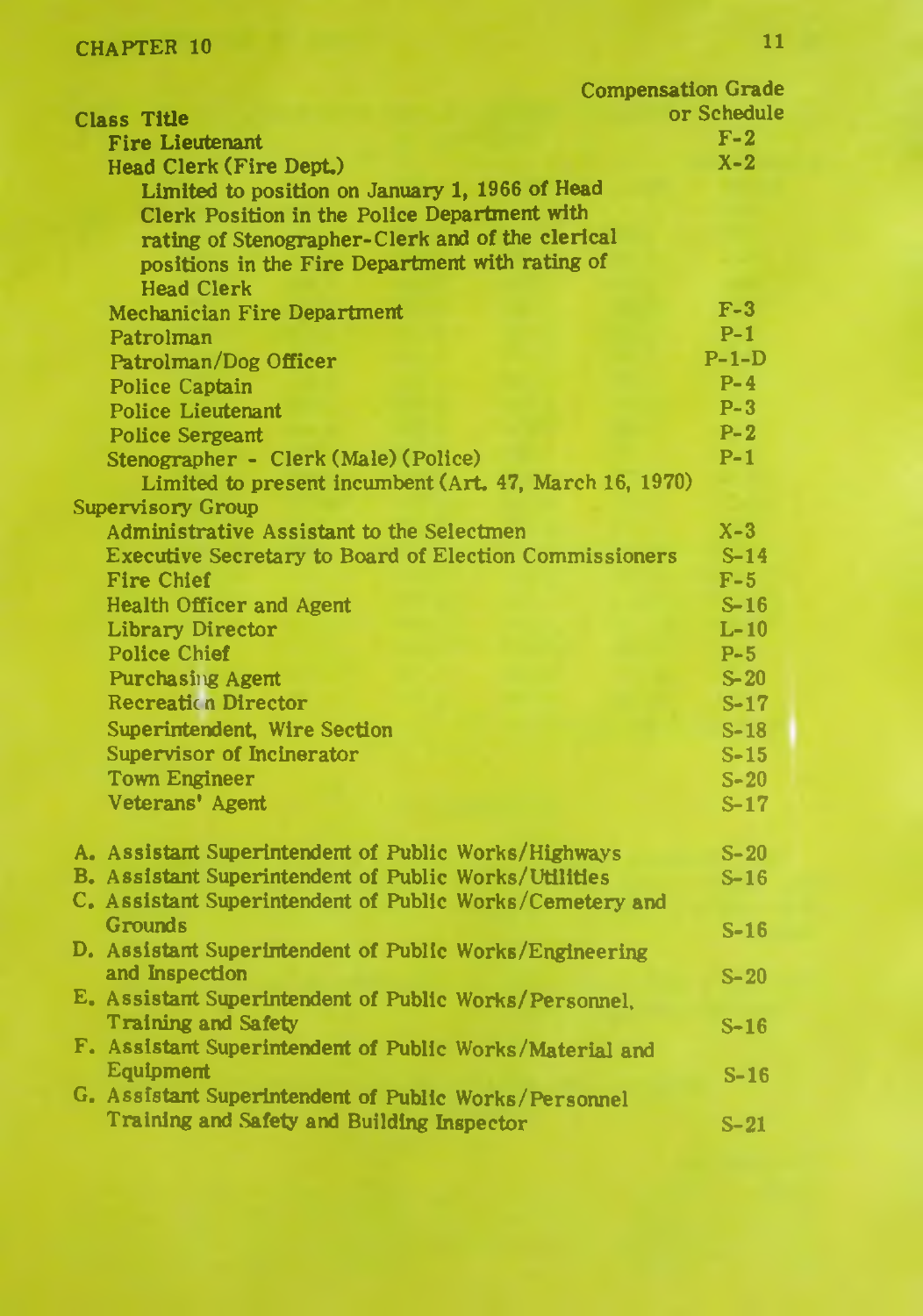| Compensation |        |        |        |              |        |
|--------------|--------|--------|--------|--------------|--------|
| Grade        | Min.   | п      | Ш      | $\mathbf{r}$ | Max.   |
| $S-1$        |        |        |        | 5,680        | 5,895  |
| $S-2$        | 5,895  | 6,120  | 6,340  | 6,570        | 6,800  |
| $S - 3$      | 6,570  | 6,800  | 7,050  | 7,320        | 7,585  |
| $S-4$        | 6,800  | 7,050  | 7,320  | 7,585        | 7,870  |
| $S - 5$      | 7,050  | 7,320  | 7,585  | 7,870        | 8,160  |
| $S - 6$      | 7,320  | 7,585  | 7,870  | 8,160        | 8,505  |
| S-7          | 7,585  | 7,870  | 8,160  | 8,505        | 8,855  |
| $S-8$        | 7,870  | 8,160  | 8,505  | 8,855        | 9,205  |
| $S-9$        | 8,160  | 8,505  | 8,855  | 9,205        | 9,555  |
| $S-10$       | 8,505  | 8,855  | 9,205  | 9,555        | 9,945  |
| $S-11$       | 8,855  | 9,205  | 9,555  | 9,945        | 10,345 |
| $S-12$       | 9,205  | 9,555  | 9,945  | 10,345       | 10,765 |
| $S-13$       | 9,555  | 9,945  | 10,345 | 10,765       | 11,245 |
| $S-14$       | 9,945  | 10,345 | 10,765 | 11,245       | 11,720 |
| $S-15$       | 10,345 | 10,765 | 11,245 | 11,720       | 12,205 |
| S-16         | 10,765 | 11,245 | 11,720 | 12,205       | 12,690 |
| $S-17$       | 11,245 | 11,720 | 12,205 | 12,690       | 13,185 |
| $S-18$       | 11,720 | 12,205 | 12,690 | 13,185       | 13,670 |
| S-19         | 12,205 | 12,690 | 13,185 | 13,670       | 14,150 |
| $S-20$       | 13,545 | 14,050 | 14,550 | 15,060       | 15,570 |
| $S-21$       | 14,280 | 14,985 | 15,710 | 16,420       | 17,130 |
|              |        |        |        |              |        |

#### GENERAL ANNUAL SALARY SCHEDULE **SCHEDULE B**

A**mended: 3-19-73 (Art. 39)** 

### SCHEDULE B-1

Each employee referred to in Schedule B under Custodian Group who works a shift other than the regular daytime working hours, shall receive a differential increase over his base pay in the following manner;

3:30 P.M. - 12:30 A.M. - Base pay plus fifteen (\$.15) cents per hour. Amended 3-19-73 (Art. 55)

## POLICE - FIRE ANNUAL SALARY SCHEDULE SCHEDULE C

| <b>Compensation</b> |        |        |
|---------------------|--------|--------|
| Grade               | Min.   | Max.   |
| $P-1$               | 10.160 | 10.681 |
| $P-2$               | 11.462 | 12.244 |
| $P-3$               | 13.025 | 13,807 |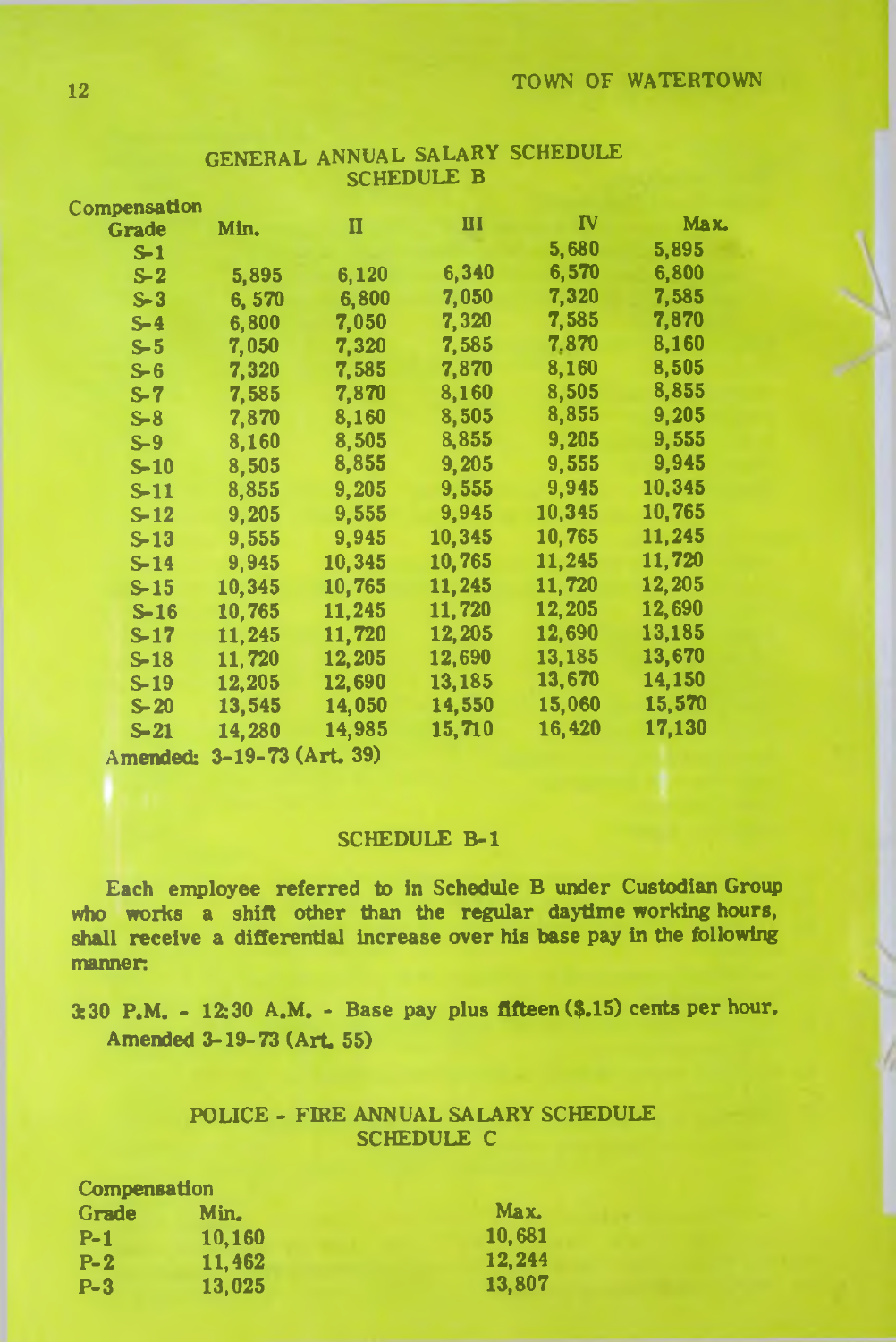| $P-4$   | 14,458           |                              |        |        |  |
|---------|------------------|------------------------------|--------|--------|--|
| $P-5$   | 16,775           |                              |        |        |  |
|         |                  | Amended 3-23-72 (Art. 55-58) |        |        |  |
| $P-1$   | 10,512           |                              |        | 11,108 |  |
| $P-2$   | 11,920           |                              |        | 12,733 |  |
| $P-3$   | 13,546           |                              |        | 14.359 |  |
| $P - 4$ |                  | 15,713                       |        |        |  |
|         | Effective 1-1-74 |                              |        |        |  |
|         |                  | Amended 3-19-73 (Art. 25)    |        |        |  |
|         | Min.             | п                            | ш      | Max.   |  |
| $F-1$   | 9,473            | 10,017                       | 10,562 | 11,106 |  |
| $F-2$   |                  |                              | 12,040 | 12,661 |  |
| $F-3$   |                  |                              | 13.519 | 14.216 |  |

 $F-4$  14,999 15,771

Amended 3-19-73 (Art. 22)

P-5 and F-5 an annual base salary which shall be two  $(2.0)$  times the highest annual rate of compensation (maximum) of a permanent, full-time police officer or patrolman (P-1), or a permanent, fulltime firefighter  $(F-1)$ , as the case may be, as provided by Section 57G of Chapter 48 of the General Laws of Massachusetts.

Amended 3-22-73 (Art. 30)

## HOURLY WAGE SCHEDULE SCHEDULE D

| Compensation                     |      |      |
|----------------------------------|------|------|
| Grade                            | Min. | Max. |
| $W-1$                            | 3.86 | 4.07 |
| $W - 2$                          | 3.89 | 4.10 |
| $W-3$                            | 3.94 | 4.15 |
| $W - 4$                          | 3.99 | 4.20 |
| $W - 5$                          | 4.05 | 4.26 |
| $W - 6$                          | 4.11 | 4.34 |
| $W - 7$                          | 4.16 | 4.41 |
| $W - 8$                          | 4.23 | 4.48 |
| $W - 9$                          | 4.29 | 4.57 |
| $W-10$                           | 4.39 | 4.64 |
| $W - 11$                         | 4.49 | 4.74 |
| Amended 3-19-73 (Art, 35 and 36) |      |      |
|                                  |      |      |

SCHEDULE D-l

Each employee referred to in Schedule D, Grade W-l through W-10 inclusive, who works hours or shifts other than the regular daytime working hours, shall receive a differential increase over his base pay per hour in the following manner: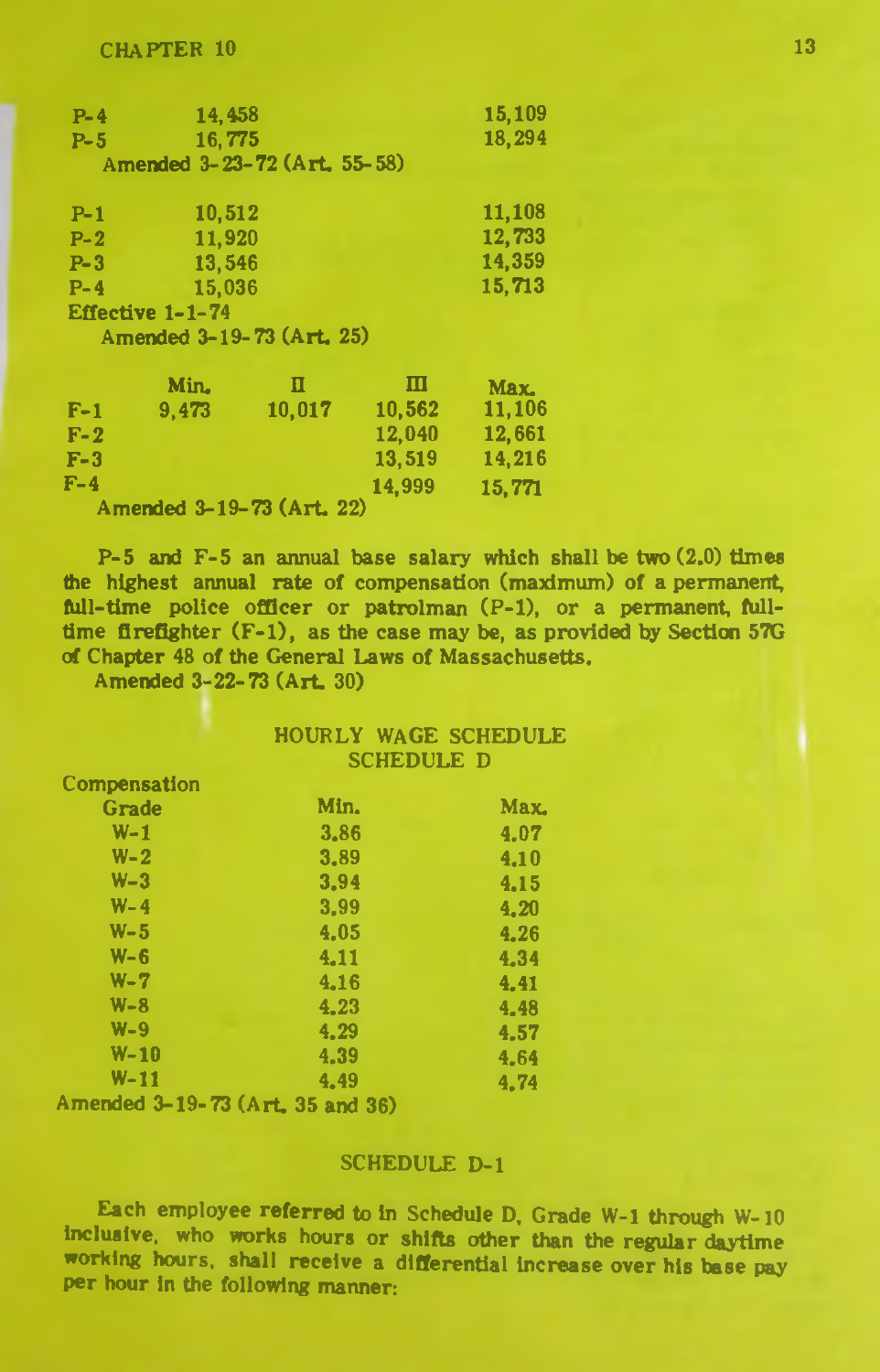**14** TOWN OF WATERTOWN

Second Shift:  $4:00$  P.M. - 12:00 A.M. - Base hourly rate plus Fifteen (\$.15) cents per hour

Third Shift: 12:00 A.M.-8:00 A.M. - Base hourly rate plus Twenty (\$.20) cents per hour

Amended: 3/23/72 (Art. 48)

## MISCELLANEOUS SALARY SCHEDULE SCHEDULE E

| <b>Compensation</b> |                           |       |        |        |        |
|---------------------|---------------------------|-------|--------|--------|--------|
| Grade               | Min.                      | Ш     | Ш      | TV.    | Max.   |
| $X-1$               | 4.580                     | 4.790 | 5.005  | 5.225  | 5.435  |
| $X-2$               |                           | 9.575 | 10,016 | 10,562 | 11,108 |
| $X-3$               | 15.530                    |       |        |        |        |
|                     | Amended 3-19-73 (Art. 40) |       |        |        |        |

## LIBRARY ANNUAL SALARY SCHEDULE

| Compensation |        |        | <b>SCHEDULE G</b> |             |        |
|--------------|--------|--------|-------------------|-------------|--------|
| Grade        | Min.   | П      | Ш                 | ${\bf I}$ V | Max.   |
| $L-1$        | 4,771  | 5,010  | 5,249             | 5,487       | 5,726  |
| $L-2$        | 5,726  | 6,024  | 6,322             | 6,620       | 6,918  |
| $L-3$        | 6,202  | 6,501  | 6,800             | 7,099       | 7,398  |
| $L-4$        | 6,679  | 7,097  | 7.515             | 7,933       | 8,351  |
| $L-5$        | 7.156  | 7.574  | 7,992             | 8,410       | 8,828  |
| $L-6$        | 7,515  | 7,992  | 8,469             | 8,947       | 9,424  |
| $L-7$        | 7,992  | 8,469  | 8.947             | 9,424       | 9,901  |
| $L-8$        | 8,469  | 8,947  | 9,424             | 9,901       | 10,378 |
| $L-9$        | 10,733 | 11,316 | 11,900            | 12,483      | 13,067 |
|              |        |        |                   |             |        |

An ended: 3/20/72 (Art. 63 and 65)

See Action at Town Meeting June 11, 1973 Art. 2 L-10 13,066 13,719 14,372 15,027 15,679 Amended 3-19-73 (Art. 20)

## SECTION 8. PART-TIME POSITIONS CLASSIFIED IN THE ADMINISTRATIVE AND CLERICAL GROUP

Employees occupying administrative or clerical positions in parttime employment which may be continuous employment or which may constitute intermittent or casual service shall be compensated at hourly rates appearing in the following schedule which is hereby incorporated in the Compensation Plan:

| Grade                     | Min. | П    | Ш    | ΓV   | v    | VI   | Max. |
|---------------------------|------|------|------|------|------|------|------|
| $S-1$                     | 2.39 | 2.50 | 2.60 | 2.71 | 2.80 | 2.89 | 3.03 |
| $S-2$                     |      | 3.03 | 3.14 | 3.25 | 3.36 | 3.48 |      |
| $S-3$                     |      | 3.36 | 3.48 | 3.62 | 3.74 | 3.90 |      |
| $S-4$                     |      | 3.48 | 3.62 | 3.74 | 3.90 | 4.05 |      |
| $S-5$                     |      | 3.62 | 3.74 | 3.90 | 4.05 | 4.19 |      |
| $S - 6$                   |      | 3.74 | 3.90 | 4.05 | 4.19 | 4.37 |      |
| Amended 3-19-73 (Art. 38) |      |      |      |      |      |      |      |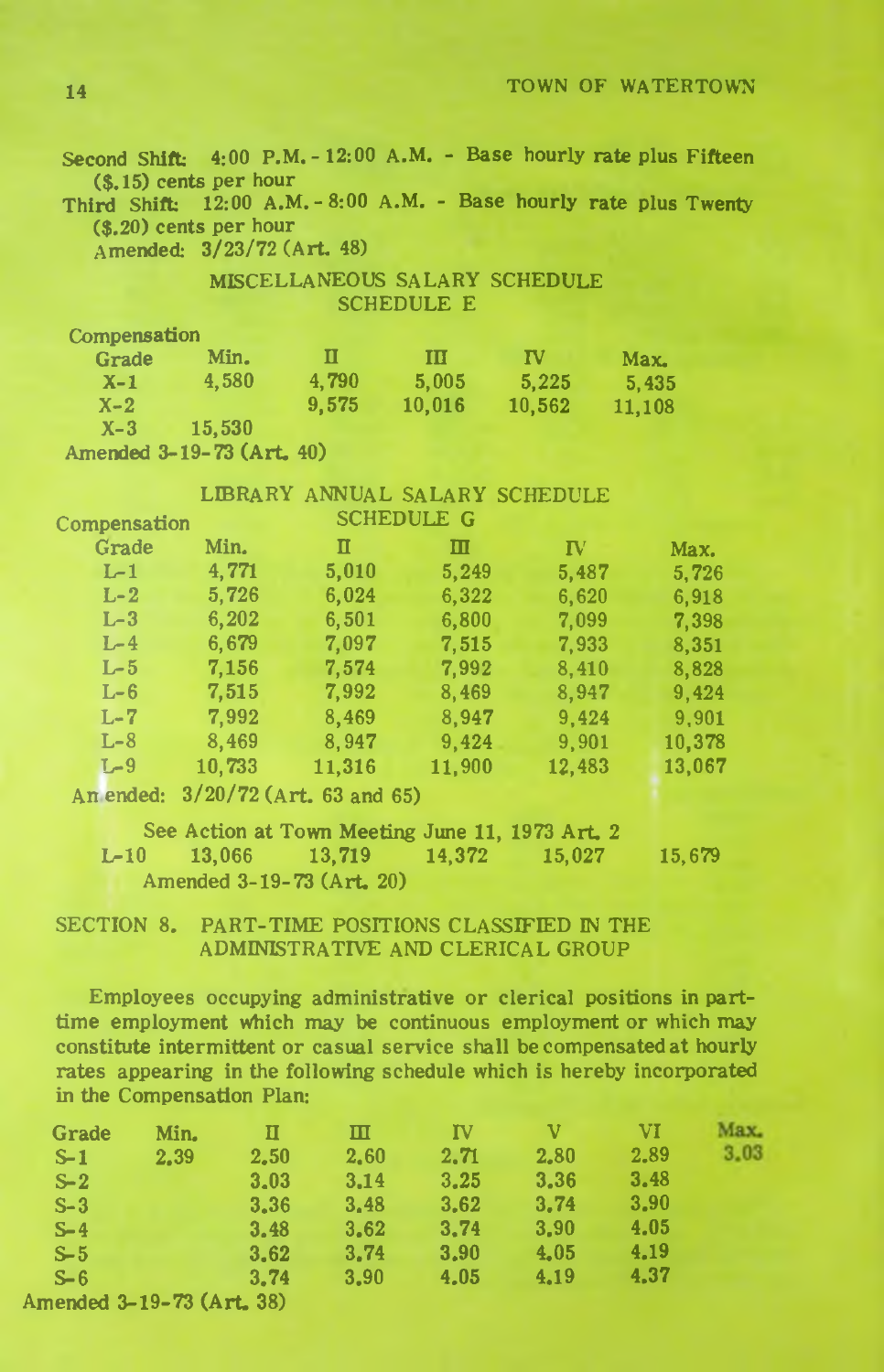#### SECTION 9. WORK WEEK

The work week for full-employment in each occupational group shall be as follows:

| Group                             | Work Week      |
|-----------------------------------|----------------|
| Administrative and Clerical Group | 37.5 Hours     |
| Custodian Group                   | 40 Hours       |
| <b>Inspection Group</b>           | ** As required |
| Professional Group                | **As required  |
| Mechanical and Construction Group |                |
| Fire Alarm Signal Operator        | 42 Hours       |
| All others in this Group          | 40 Hours       |
| Labor Group                       | 40 Hours       |
| Library Group                     | 37.0 Hours     |
| <b>Public Safety Group</b>        |                |
| <b>Police Classes</b>             |                |
| <b>Fire Classes</b>               | 42 Hours       |
| Supervisory Group                 | As required    |

"Each member of the Police Department shall work not more than an average of forty  $(40)$  hours per week over a period of six  $(6)$ weeks, and not more than eight and one-quarter  $(81/4)$  hours a day on a regularly scheduled basis, each such member to receive not less than 121 regular days off yearly, characteristic of the four-twoone work schedule, so-called, and not less than two (2) consecutive days off weekl $\wedge$ "

Amended 3-22-73 (Art. 27)

\*\* Which shall be not less than 40 hours per week and which may be computed over any 8-week cycle.

(Amended: 3/23/72 Art. 33)

#### SECTION 10. INITIAL APPLICATION OF THE COMPENSATION PLAN

(a) Upon adoption of this amended by-lawatanannual Town Meeting, the rate of each eligible employee occupying a position in the classification plan shall be adjusted retroactive to January 1 of the year of adoption.

(b) The rate of each eligible employee shall be adjusted to the same corresponding step rate in his designated compensation grade of Section 7 as the step rate which he occupied as of January first of the year of adoption. His corresponding step rate shall be determined by the same number of increments below maximum. (If more step rates are in his old than in his new compensation grade, the adjustment shall be at least to the minimum rate of the new compensation grade.)

(c) The adjustment of the rate of an individual employee as provided in the preceding paragraph shall, however, be subject to the following limitations: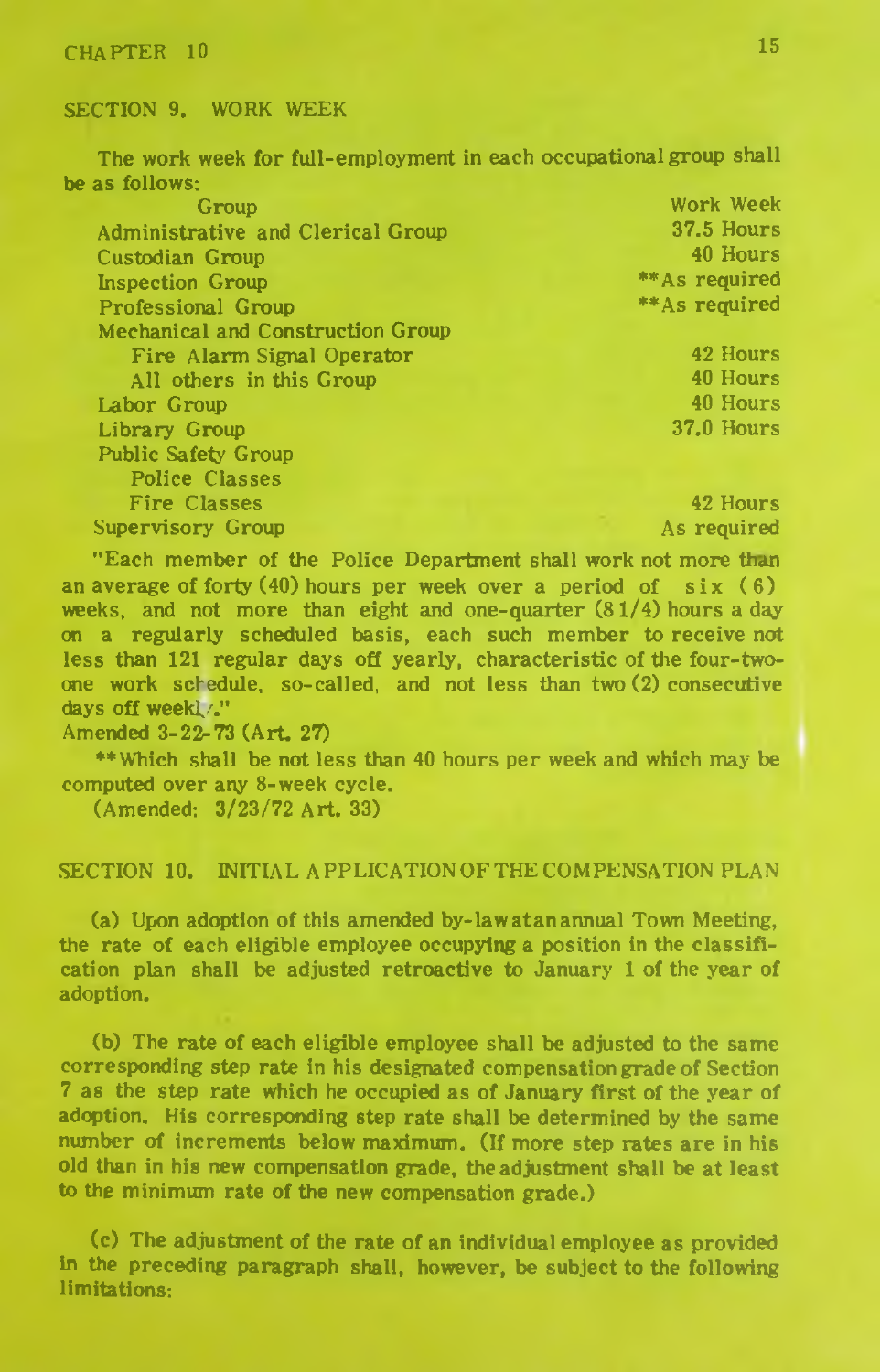- (1) If the amount of the increase is in excess of  $$500.00$ , the first year adjustment shall be limited to \$500.00.
- $(2)$  The balance of the initial adjustment determined by paragraph (b) of this section shall be paid to the eligible employee in the second year following adoption of the compensation plan in addition to any further increment for which the employee may be eligible during that year.

(d) If the minimum rate of an employee's old compensation grade is higher than the minimum rate of his new compensation grade and if his rate is at the old minimum at the time of adoption, his adjustment shall be to the step rate of the new compensation grade which is next above the old minimum rate.

 $(e)$  If an employee's rate at the time of adoption is above the maximum rate of his appropriate new compensation grade, his rate shall become a personal rate and as defined in Section 2 shall apply to the subject employee and not to the position.

 $(f)$  Following adoption of this by-law and application of rates in Section 7 as provided in the preceding sub-sections, employees shall be eligible for subsequent pay adjustments on anniversary dates as set forth in Section  $5(e)$ .

 $(g)$  Nothing in this section shall be construed as authorizing adjustment to any rate above the maximum rate in the range of the cc npensation grade.

## SECTION 11. OVERTIME COMPENSATION

(a) Administration and Clerical Group

An employee occupying a position classified in this group is not entitled to overtime compensation. He may be granted compensatory time off at the discretion of his departmental head for hours worked in excess of those constituting his established work week as set forth in Section 9.

#### (b) Custodian Group

An employee occupying a position classified in this group shall receive compensation for hours worked in excess ofthose constituting his established work week at time and one half determined by dividing his weekly rate by forty (40).

Amended 3-22-73 (Art. 41)

### (c) Inspection and Professional Group

An employee occupying a position classified in one of these two groups is not entitled to overtime compensation as set forth in Section 9.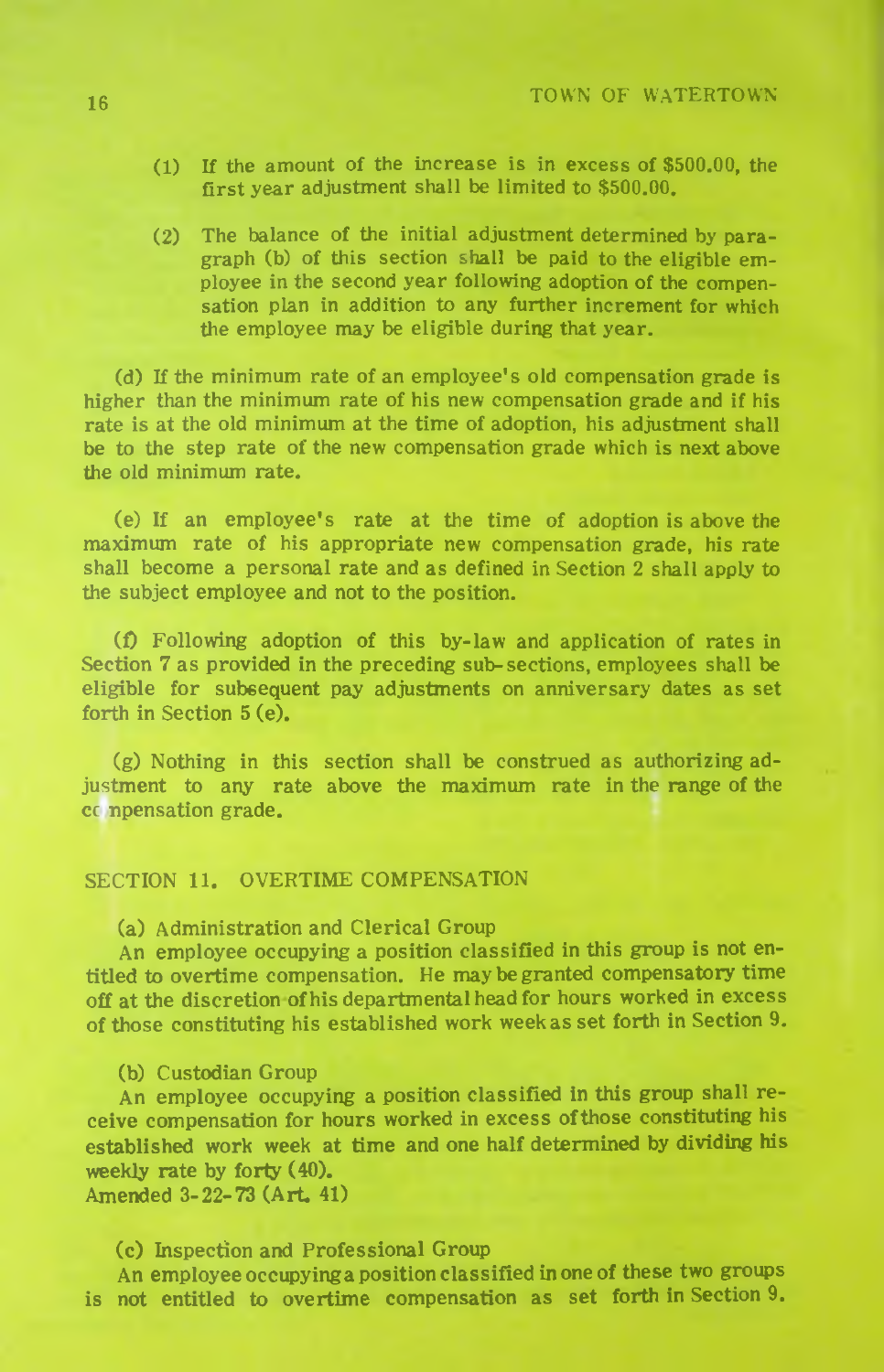Cd) Mechanical and Construction Group

Employees occupying positions classified in this group are normally not eligible for compensation for hours worked in excess of those constituting the work week for this group as set forth in Section 9. In the event of special circumstances which may require such overtime services on the part of an employee, the Personnel Board may approve compensation to the employee at time and one half upon application of the department head setting forth the nature and extent of such services.

The Personnel Board may also grant blanket approval upon application of a department head for the payment of overtime at time and one half to employees occupying positions in the Mechanical and Construction Group for services which may be required under emergency conditions.

Payment of overtime compensation to an employee occupying a position in this group will not be made without Personnel Board approval either before or after the fact.

Amended 3-22-73 (Art. 41)

#### (e) Labor Group

An employee occupying a position in this group shall be compensated at one and one-half times his regular hourly rate for hours worked in excess of eight hours during a regularly assigned work day and for all hours worked on other than a regularly assigned work day provided that he has been credited with forty hours pay at his regular rate for five (5) consecutively assigned work days prior to performing work on the nonassigned worl day. Double time will be paid for all hours worked on Sunday, not part of the work week.

(Amended Art. 59, March 30, 1970)

- (f) Public Safety Group
	- (1) If an employee whose position is in one of the police classifications is required, except for court appearances, to be on duty for any period in excess of his regular hours of duty as from time to time established, he may be given time off equal to such period of overtime duty or if time off cannot be given by reason of personnel shortage or other cause, he may be paid for such period of overtime duty at such an hourly rate. as may be determined by the authority in charge of the department, which rate shall in no event be less than one and one-half times the hourly rate-of his regular compensation for his average weekly hours of regular duty.
	- (2) If an employee whose position is in one of the fire classifications shall be required to be on duty for any period of time in excess of his regular hours of duty, as from time to time established, he may be given time off equal to such period of overtime duty, or if time off cannot be given by reason of a personnel shortage or other cause he may be paid for such period of overtime duty at such hourly rate as may be deter-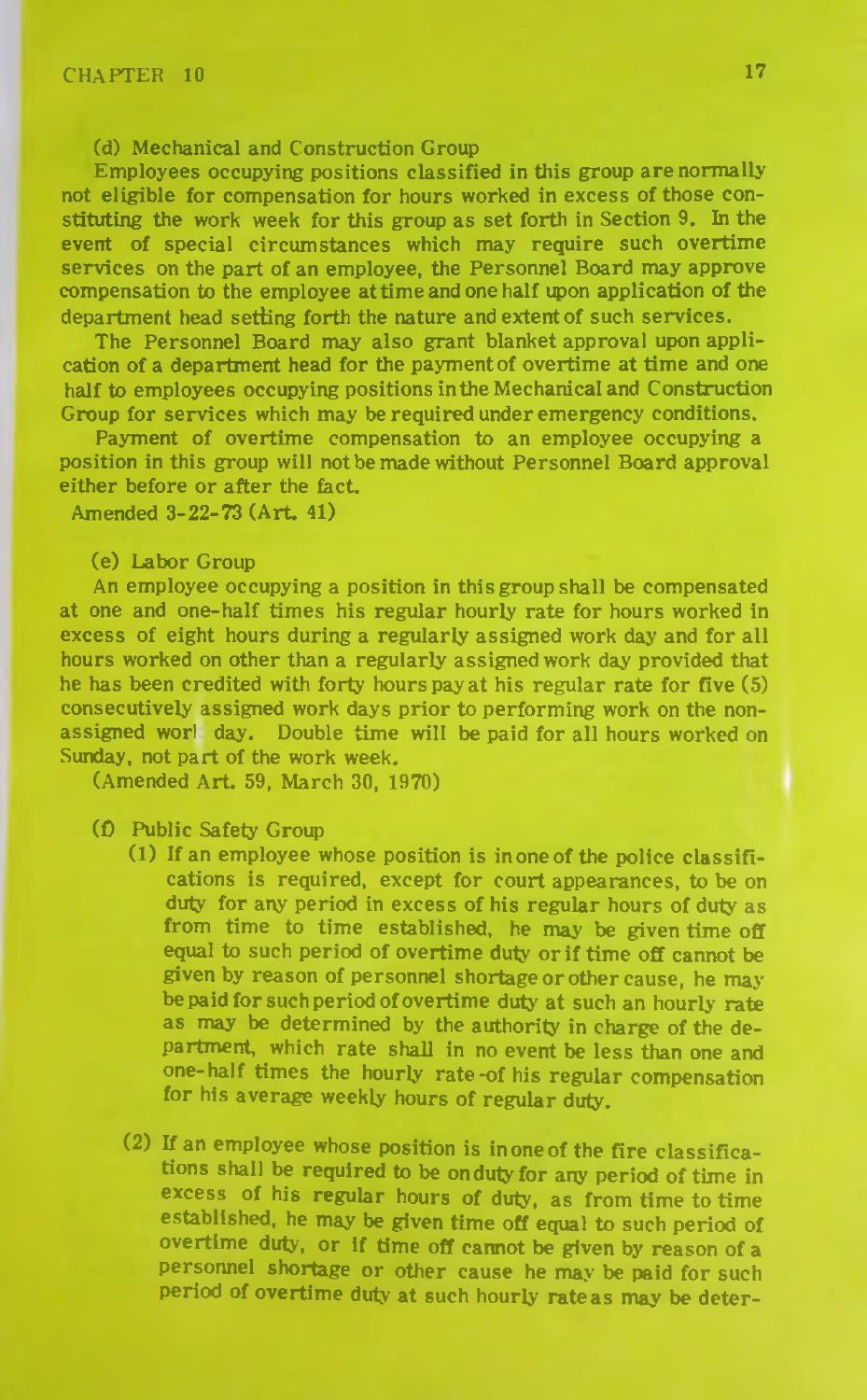mined by the authority in charge of the fire department, which rate shall in no event be less than one and one-half times the hourly rate of his regular compensation for his average weekly hours of regular duty.

(Par. F. Sec. 1 and 2 amended March 18, 1971, Art. 45)

Section 11(g) Library Group

A permanent full time employee occupying a position in this group shall be compensated at one and one-half times his regular hourly rate for all hours worked on Sunday, providing they shall have worked a minimum of 37 hours in the previous week. No employee shall be required to work on Sunday.

Amended 3-22-73 (A rt. 19)

## SECTION 12. PAID HOLIDAYS

(a) "The following days, proclaimed and recognized by the Commonwealth, shall be recognized as legal holidays within the meaning of this by- law:

> New Year's Day Washington's Birthday Patriot's Day Memorial Day Independence Day

Thanksgiving Day Christmas Day Columbus Day Veteran's Day Labor Day

on which days employees shall be excused from all duty not required to maintain essential Town service.

(Amended 3/30/70 - A rt. 37)

(b) Every employee in full-time employment shall be entitled to these designated holidays on the following terms:

- (1) If paid on an hourly basis he shall receive one day's pay at his regular rate based on the number of hours regularly worked on the day which the designated holiday occurs;
- $(2)$  If paid on a weekly, monthly or similar basis, he shall be granted each designated holiday without loss in pay.
- (3) Permanent part-time employees whose hours of work follow a regular weekly schedule of an average of 20 hours or more, which average may be computed over the previous eight week cycle, shall be paid in such proportion as their part-time service bears to full-time service. Temporary employees, or employees in a temporary employment status, hired on and after December 31, 1971 shall be granted time off without pay. Employees rendering essentially contractural services shall not be paid for time off on such holidays.

(Amended: 3/27/72 A rt. 37)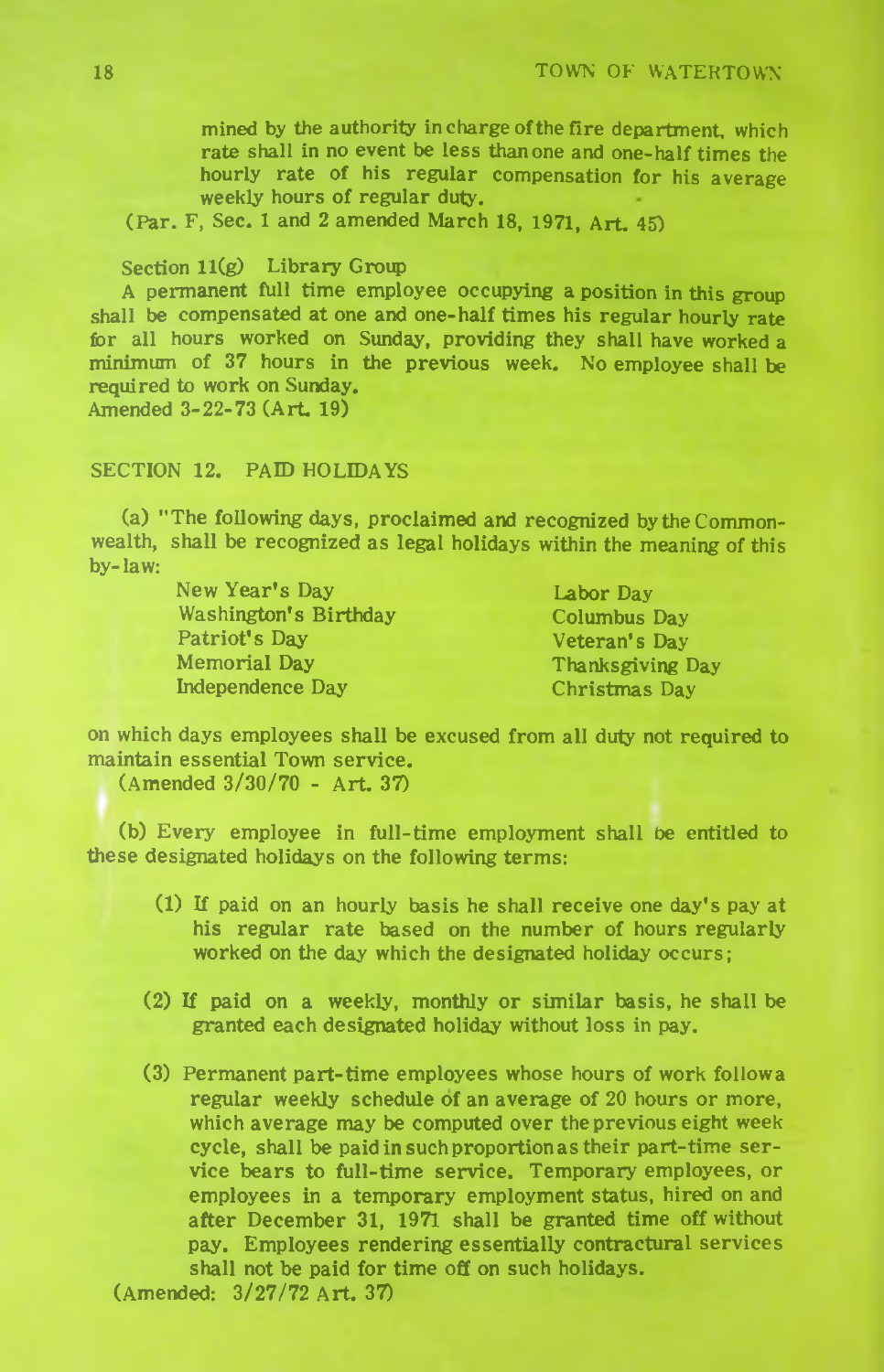(c) Payment under the provisions of this section shall be made provided the eligible employee shall have worked on his last regularly scheduled working day prior to and his next regularly scheduled working day following such holiday, or was in full pay status on such preceding and following days in accordance with other provisions of this by-law.

(d) An employee occupying a position classified in the Mechanical and Construction or Labor Groups who, because of a rotation of shifts, works different days in successive weeks shall be granted, in each year in which the number of holidays falling on his regular days off is in excess of the number of holidays in that year falling on Saturday, additional days off equal to the excess.

(e) An employee occupying a position classified in the Custodian, Mechanical and Construction or Labor groups who performs work on one of the days or dates designated in sub-section (a) shall be paid at his regular rate for such day or date in addition to the amount to which he is entitled under sub-section (b) unless such work is performed during a tour of duty which began on the day preceding the holiday.

(0 An employee occupying a position classified in the Custodian or Mechanical and Construction groups shall be paid at his regular rate for work performed on Saturday of a week in which one of the days or dates designated in subsection (a) occurs, provided the work performed is that which was scheduled for the day of the holiday.

(g) An employee occupying a position classified in the Public Safety' group in one of the police classifications shall be entitled to compensation in addition to that provided under sub- section (b) in accordance with the provisions of Chapter 268, Section 17A of the Acts of 1952 accepted by he Town on April 4, 1955.

(h) An employee occupying a position classified in the Public Safetygroup in one of the fire classifications shall be entitled to compensation in addition to that provided under sub-section (b)in accordance with the provisions of Chapter 640 of the Acts of 1953 accepted by the Town on April 4, 1955.

(i) Employees occupying positions classified in the Administrative and Clerical, Inspection, Professional and Supervisory groups shall not be entitled to additional compensation for work performed on one of the days or dates designated in sub-section (a).

(j) Whenever one of the holidays set forth in sub-section (a) falls on a Sunday, the following day shall be the legal holiday.

#### SECTION 13. VACATION LEAVE

Eligible employees shall be entitled to vacation leave as provided in Chapter 3, Section 29 of the by-laws of the Town.

#### SECTION 14. SICK LEAVE

Eligible employees shall be entitled to sick leave as provided in Chapter 3, Section 29 of the by-laws of the Town.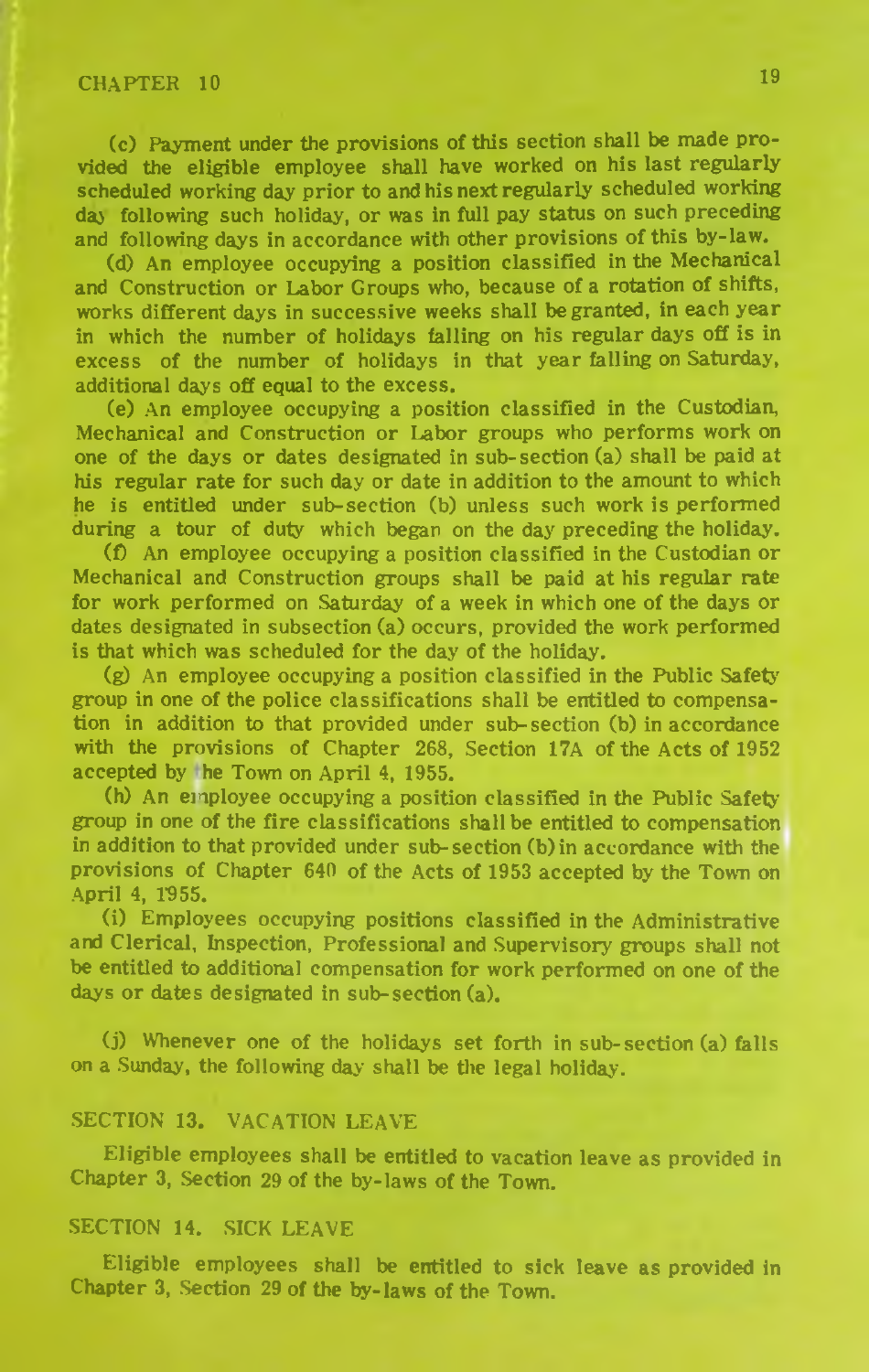20 CHAPTER 10

#### SECTION 15. PHYSICAL EXAMINATION

Every person hereinafter employed by the Town in a position included in the Classification Plan except when performing casual service. shall undergo a physical examination satisfactory to the Contributory Retirement Board. The examining physician shall be appointed by the Board of Selectmen and shall render a sealed report of his findings to the Personnel Board having the name of the applicant written on the envelope. A fter receipt of the report has been entered on the Personnel Board's records, such report shall be deposited with the Contributory Retirement Board for safe-keeping, the contents subject to future view only by a physician designated by the Selectmen, otherwise the report shall be confidential.

## SECTION 16. CIVIL SERVICE

Nothing in this by-law shall be construed to conflict with Chapter 31 of the General Laws.

## SECTION 17. EFFECT OF PARTIAL INVALIDITY

The invalidity of any section or provision of this by-law shall not invalidate any other section or provision thereof.

#### SECTION 18.

"There shall be added to the annual compensation of each full time employee under this Chapter, other than an employee occupying a position in one of the police classifications, the sum of one hundred  $doliz$  rs (\$100.00) after completion of ten years of continuous employment and an additional fifty dollars (\$50.00) after completion of each and every additional five years of continuous full time employment."

Interruption of such employment for the purpose of performing military service shall not be deemed to break the continuity of service with the departments of the Town under this Chapter provided that no employment other than military service is entered into by the employee during the period of said interruption.

(Sec. 18, voted under Article 51, on March 23, 1964) (Amended March 21, 1968, Art. 114) Amended 3-22-73 (A rt. 28)

#### SECTION 19.

Notwithstanding any other By-Law of the Town to the contrary, and only during the term of a collective bargaining agreement negotiated between the Town and the bargaining unit and the subject matter hereinafter stated contained therein, the following Plan, and Program, pertaining to the police personnel shall prevail: